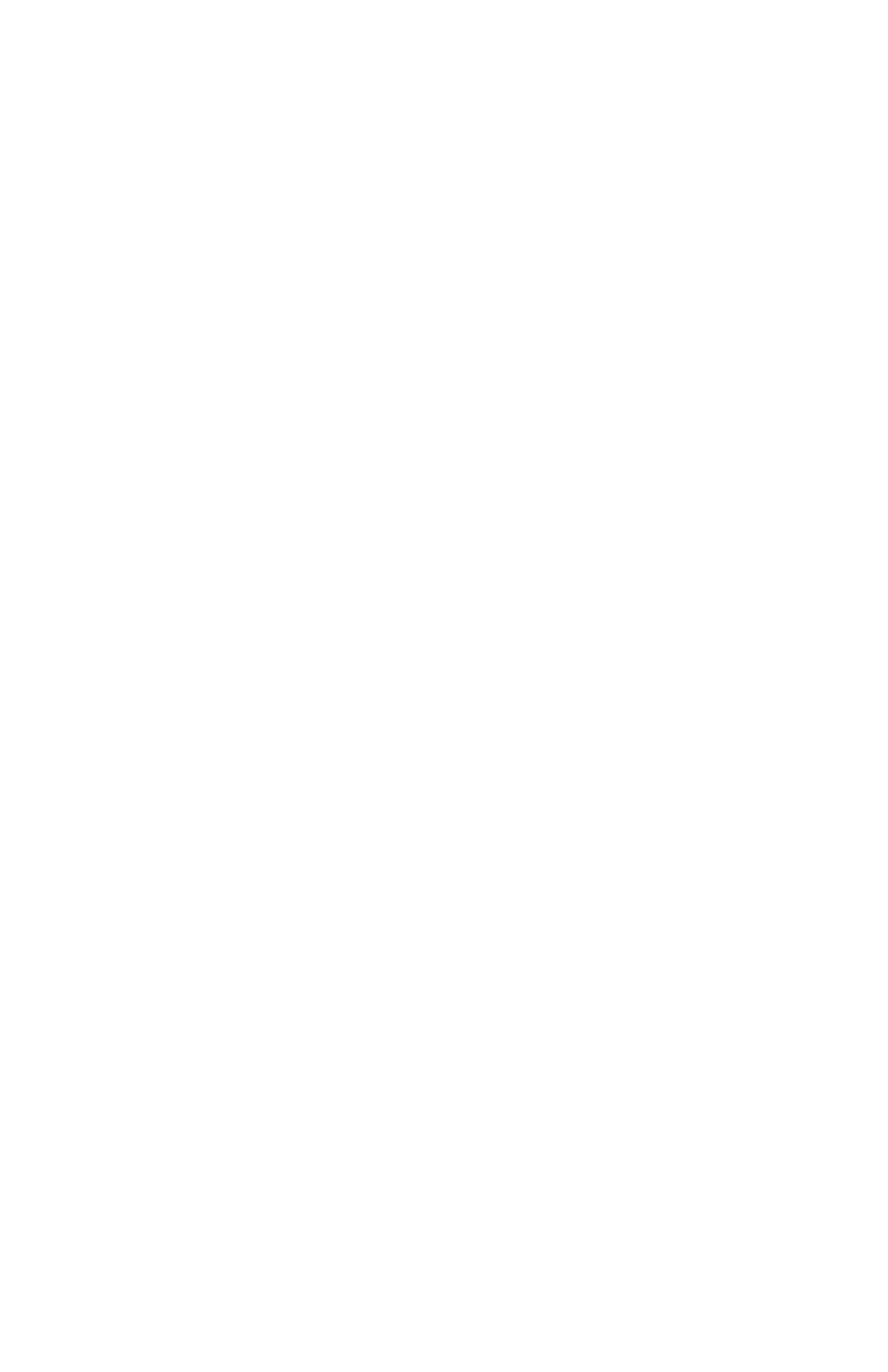

Vel



### Liber Cordis Sincte Serpente: The Book of the **Deart** Girt with a Serpent

### Aleister Crowley



Luminist Publications P. O. Box 20256 Minneapolis MN 55420 USA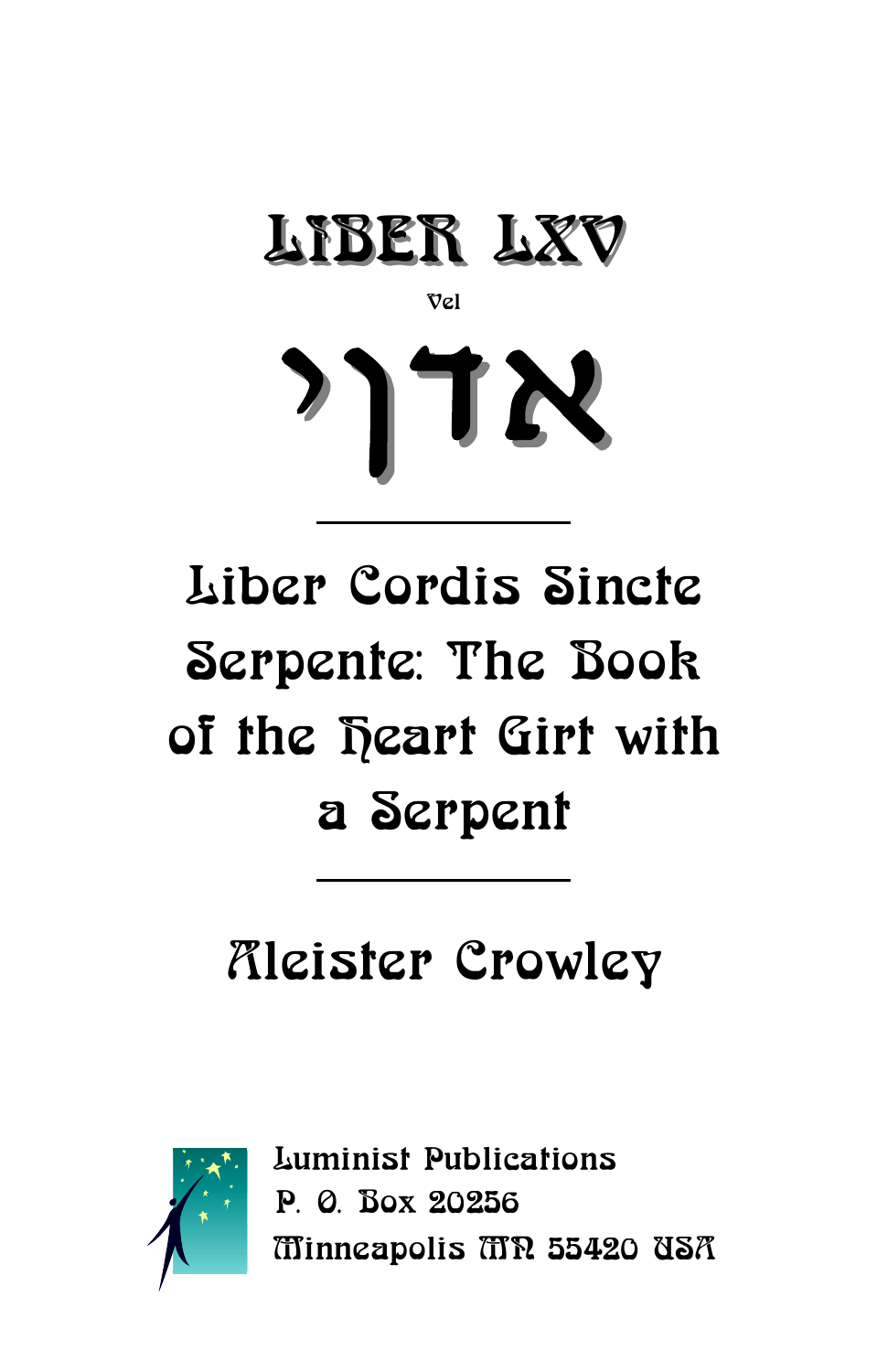#### **Liber LXV: The Book of the Heart Girt with a Serpent**

was first published in *The Equinox*, Volume III, Number 1, March 1919

This LUMINIST edition published April 2013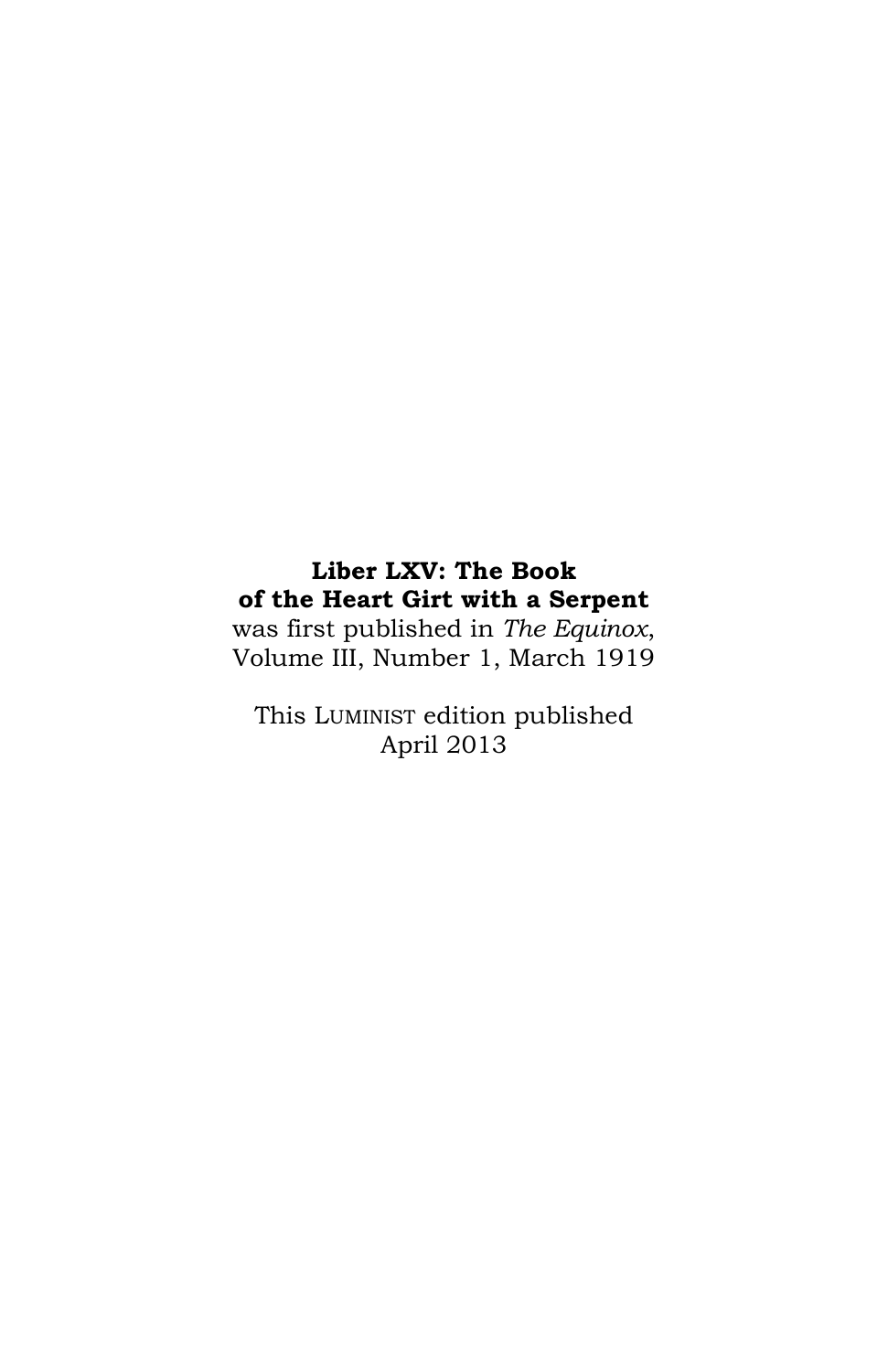#### Chapter One

1.

I am the Heart; and the Snake is entwined About the invisible core of the mind. Rise, O my snake! It is now is the hour Of the hooded and holy ineffable flower. Rise, O my snake, into brilliance of bloom On the corpse of Osiris afloat in the tomb! O heart of my mother, my sister, mine own, Thou art given to Nile, to the terror Typhon! Ah me! but the glory of ravening storm Enswathes thee and wraps thee in frenzy of form. Be still, O my soul! that the spell may dissolve As the wands are upraised, and the æons revolve. Behold! in my beauty how joyous Thou art, O Snake that caresses the crown of mine heart! Behold! we are one, and the tempest of years Goes down to the dusk, and the Beetle appears. O Beetle! the drone of Thy dolorous note Be ever the trance of this tremulous throat! I await the awaking! The summons on high From the Lord Adonai, from the Lord Adonai!

2. Adonai spake unto V.V.V.V.V., saying: There must ever be division in the word.

3. For the colours are many, but the light is one.

4. Therefore thou writest that which is of mother of emerald, and of lapis-lazuli, and of turquoise, and of alexandrite.

5. Another writeth the words of topaz, and of deep amethyst, and of gray sapphire, and of deep sapphire with a tinge as of blood.

6. Therefore do ye fret yourselves because of this.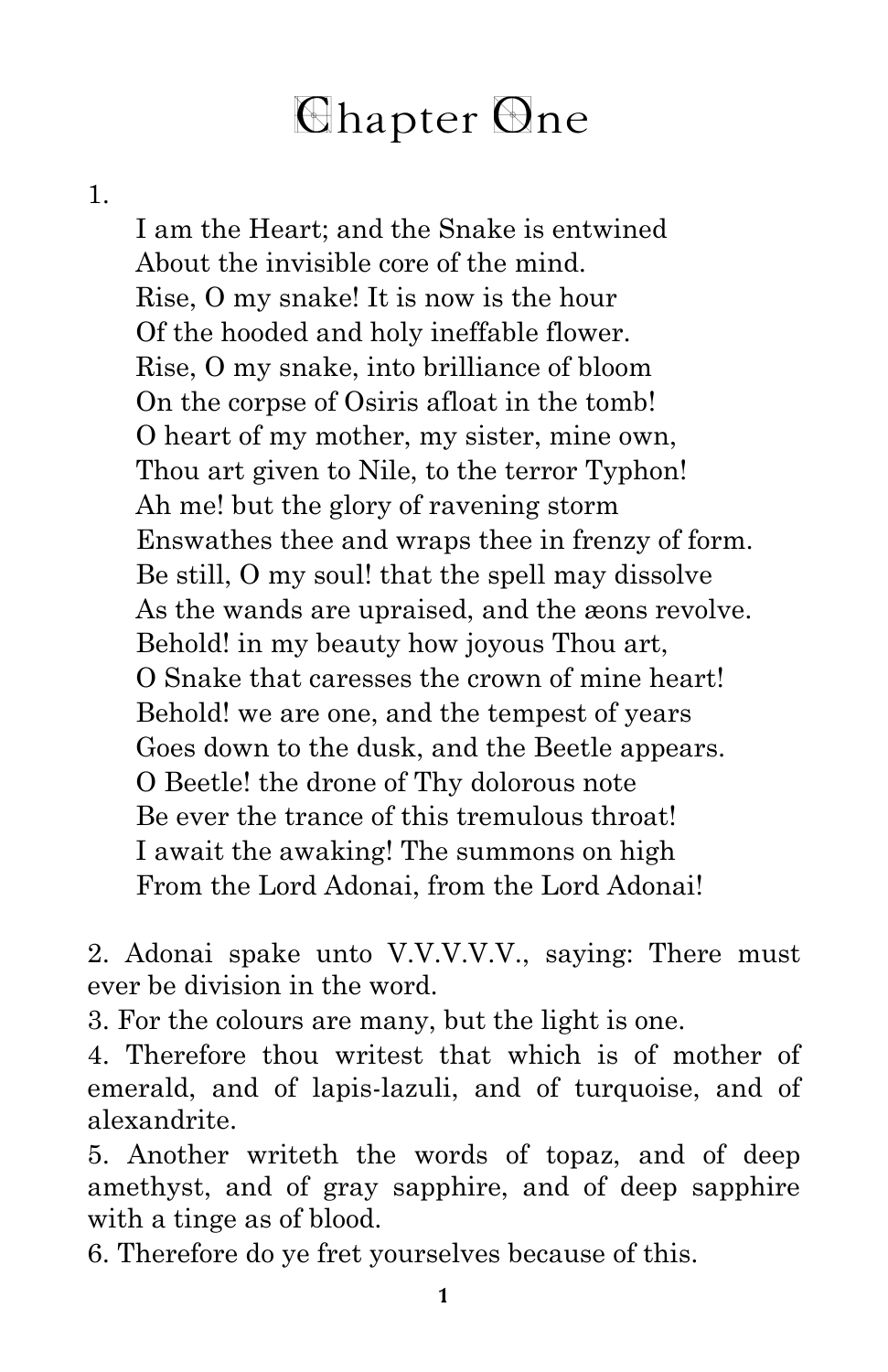7. Be not contented with the image.

8. I who am the Image of an Image say this.

9. Debate not of the image, saying Beyond! Beyond! One mounteth unto the Crown by the moon and by the Sun, and by the arrow, and by the Foundation, and by the dark home of the stars from the black earth.

10. Not otherwise may ye reach unto the Smooth Point.

11. Nor is it fitting for the cobbler to prate of the Royal matter. O cobbler! mend me this shoe, that I may walk. O king! if I be thy son, let us speak of the Embassy to the King thy Brother.

12. Then was there silence. Speech had done with us awhile. There is a light so strenuous that it is not perceived as light.

13. Wolf's bane is not so sharp as steel; yet it pierceth the body more subtly.

14. Even as evil kisses corrupt the blood, so do my words devour the spirit of man.

15. I breathe, and there is infinite dis-ease in the spirit.

16. As an acid eats into steel, as a cancer that utterly corrupts the body; so am I unto the spirit of man.

17. I shall not rest until I have dissolved it all.

18. So also the light that is absorbed. One absorbs little, and is called white and glistening; one absorbs all and is called black.

19. Therefore, O my darling, art thou black.

20. O my beautiful, I have likened thee to a jet Nubian slave, a boy of melancholy eyes.

21. O the filthy one! the dog! they cry against thee. Because thou art my beloved.

22. Happy are they that praise thee; for they see thee with Mine eyes.

23. Not aloud shall they praise thee; but in the night watch one shall steal close, and grip thee with the secret grip; another shall privily cast a crown of violets over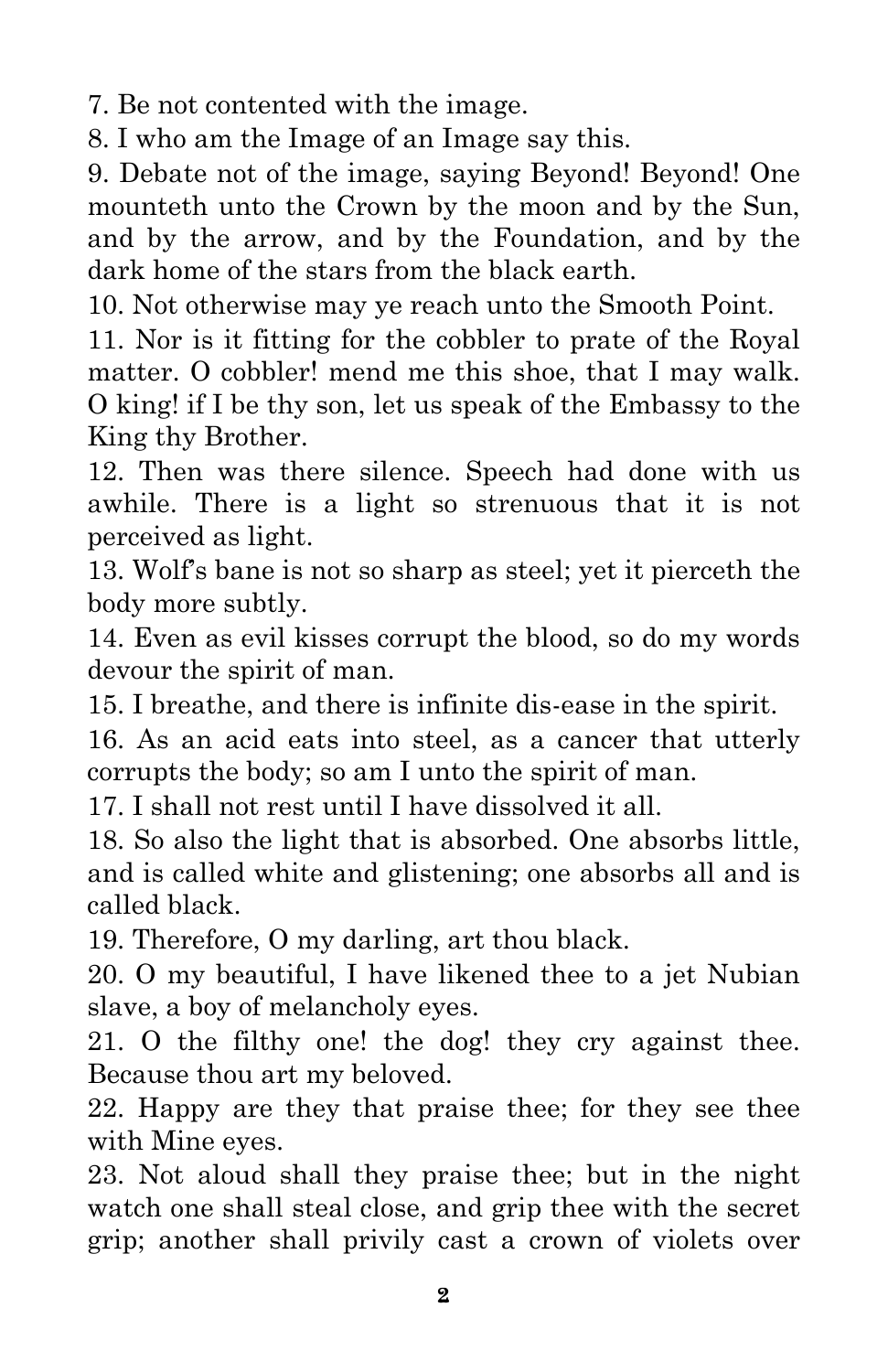thee; a third shall greatly dare, and press mad lips to thine.

24. Yea! the night shall cover all, the night shall cover all.

25. Thou wast long seeking Me; thou didst run forward so fast that I was unable to come up with thee. O thou darling fool! what bitterness thou didst crown thy days withal.

26. Now I am with thee; I will never leave thy being.

27. For I am the soft sinuous one entwined about thee, heart of gold!

28. My head is jeweled with twelve stars; My body is white as milk of the stars; it is bright with the blue of the abyss of stars invisible.

29. I have found that which could not be found; I have found a vessel of quicksilver.

30. Thou shalt instruct thy servant in his ways, thou shalt speak often with him.

31. (The scribe looketh upwards and crieth) Amen! Thou hast spoken it, Lord God!

32. Further Adonai spake unto V.V.V.V.V. and said:

33. Let us take our delight in the multitude of men! Let us shape unto ourselves a boat of mother-of-pearl from them, that we may ride upon the river of Amrit!

34. Thou seest yon petal of amaranth, blown by the wind from the low sweet brows of Hathor?

35. (The Magister saw it and rejoiced in the beauty of it.) Listen!

36. (From a certain world came an infinite wail.) That falling petal seemed to the little ones a wave to engulf their continent.

37. So they will reproach thy servant, saying: Who hath set thee to save us?

38. He will be sore distressed.

39. All they understand not that thou and I are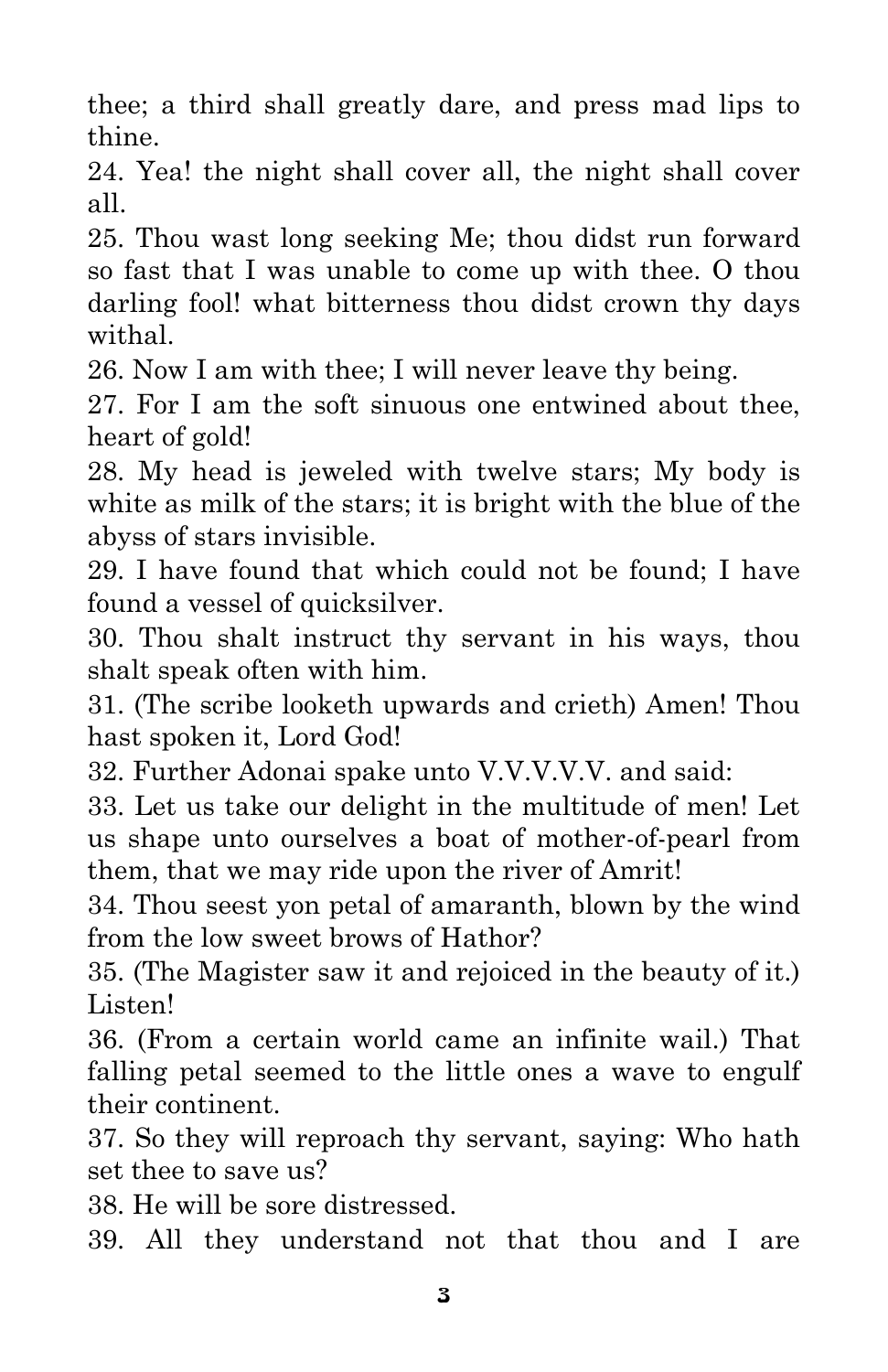fashioning a boat of mother-of-pearl. We will sail down the river of Amrit even to the yew-groves of Yama, where we may rejoice exceedingly.

40. The joy of men shall be our silver gleam, their woe our blue gleam —all in the mother-of-pearl.

41. (The scribe was wroth thereat. He spake: O Adonai and my master, I have borne the inkhorn and the pen without pay, in order that I might search this river of Amrit, and sail thereon as one of ye. This I demand for my fee, that I partake of the echo of your kisses.)

42. (And immediately it was granted unto him.)

43. (Nay; but not therewith was he content. By an infinite abasement unto shame did he strive. Then a voice:)

44. Thou strivest ever; even in thy yielding thou strivest to yield—and lo! thou yieldest not.

45. Go thou unto the outermost places and subdue all things.

46. Subdue thy fear and thy disgust. Then —yield!

47. There was a maiden that strayed among the corn, and sighed; then grew a new birth, a narcissus, and therein she forgot her sighing and her loneliness.

48. Even instantly rode Hades heavily upon her, and ravished her away.

49. (Then the scribe knew the narcissus in his heart; but because it came not to his lips, therefore was he shamed and spake no more.)

50. Adonai spake yet again with V.V.V.V.V. and said: The earth is ripe for vintage; let us eat of her grapes, and be drunken thereon.

51. And V.V.V.V.V. answered and said: O my lord, my dove, my excellent one, how shall this word seem unto the children of men?

52. And He answered him: Not as thou canst see. It is certain that every letter of this cipher hath some value;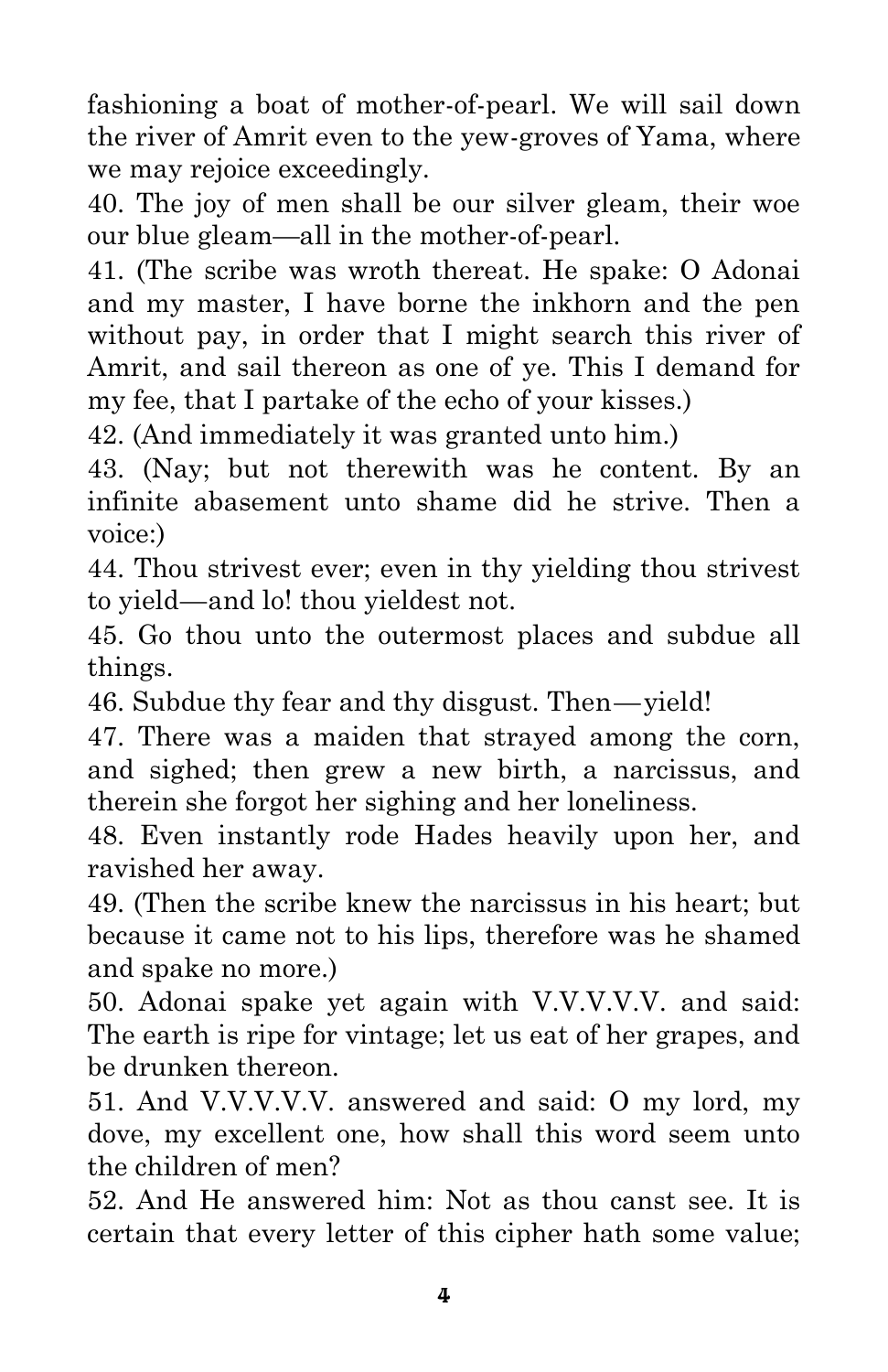but who shall determine the value? For it varieth ever, according to the subtlety of Him that made it.

53. And He answered Him: Have I not the key thereof? I am clothed with the body of flesh; I am one with the Eternal and Omnipotent God.

54. Then said Adonai: Thou hast the Head of the Hawk, and thy Phallus is the Phallus of Asar. Thou knowest the white, and thou knowest the black, and thou knowest that these are one. But why seekest thou the knowledge of their equivalence?

55. And he said: That my Work may be right.

56. And Adonai said: The strong brown reaper swept his swathe and rejoiced. The wise man counted his muscles, and pondered, and understood not, and was sad. Reap thou, and rejoice!

57. Then was the Adept glad, and lifted his arm. Lo! an earthquake, and plague, and terror on the earth! A casting down of them that sate in high places; a famine upon the multitude!

58. And the grape fell ripe and rich into his mouth.

59. Stained is the purple of thy mouth, O brilliant one, with the white glory of the lips of Adonai.

60. The foam of the grape is like the storm upon the sea; the ships tremble and shudder; the shipmaster is afraid.

61. That is thy drunkenness, O holy one, and the winds whirl away the soul of the scribe into the happy haven.

62. O Lord God! let the haven be cast down by the fury of the storm! Let the foam of the grape tincture my soul with Thy light!

63. Bacchus grew old, and was Silenus; Pan was ever Pan for ever and ever more throughout the aeons.

64. Intoxicate the inmost, O my lover, not the outermost! 65. So was it —ever the same! I have aimed at the peeled wand of my God, and I have hit; yea, I have hit.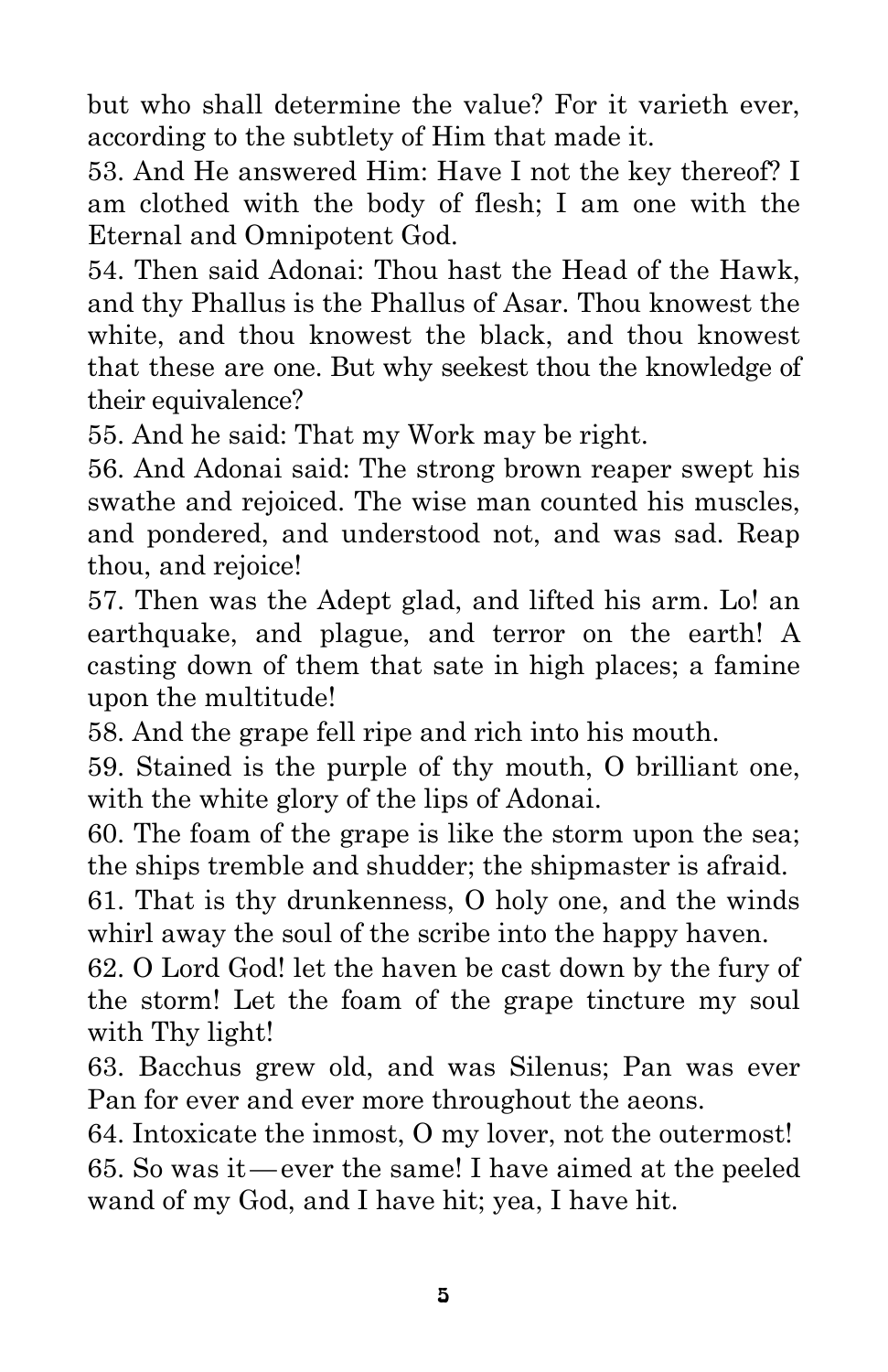#### Chapter Two

1. I passed into the mountain of lapis-lazuli, even as a green hawk between the pillars of turquoise that is seated upon the throne of the East.

2. So came I to Duant, the starry abode, and I heard voices crying aloud.

3. O Thou that sittest upon the Earth! (so spake a certain Veiled One to me) thou art not greater than thy mother! Thou speck of dust infinitesimal! Thou art the Lord of Glory, and the unclean dog.

4. Stooping down, dipping my wings, I came unto the darkly-splendid abodes. There in that formless abyss was I made a partaker of the Mysteries Averse.

5. I suffered the deadly embrace of the Snake and of the Goat; I paid the infernal homage to the shame of Khem.

6. Therein was this virtue, that the One became the all.

7. Moreover I beheld a vision of a river. There was a little boat thereon; and in it under purple sails was a golden woman, an image of Asi wrought in finest gold. Also the river was of blood, and the boat of shining steel. Then I loved her; and, loosing my girdle, cast myself into the stream.

8. I gathered myself into the little boat, and for many days and nights did I love her, burning beautiful incense before her.

9. Yea! I gave her of the flower of my youth.

10. But she stirred not; only by my kisses I defiled her so that she turned to blackness before me.

11. Yet I worshipped her, and gave her of the flower of my youth.

12. Also it came to pass, that thereby she sickened, and corrupted before me. Almost I cast myself into the stream.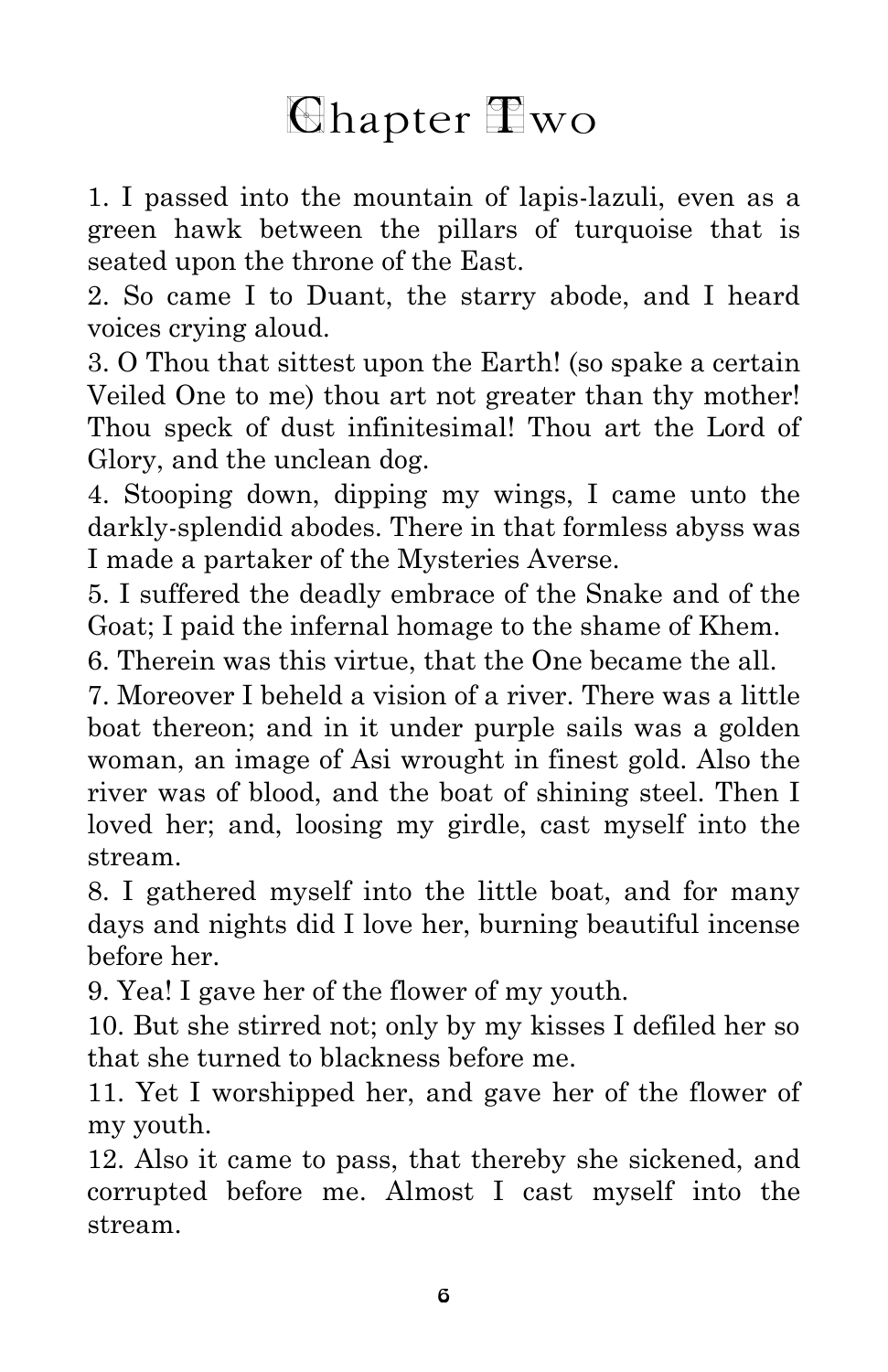13. Then at the end appointed her body was whiter than the milk of the stars, and her lips red and warm as the sunset, and her life of a white heat like the heat of the midmost sun.

14. Then rose she up from the abyss of Ages of Sleep, and her body embraced me. Altogether I melted into her beauty and was glad.

15. The river also became the river of Amrit, and the little boat was the chariot of the flesh, and the sails thereof the blood of the heart that beareth me, that beareth me.

16. O serpent woman of the stars! I, even I, have fashioned Thee from a pale image of fine gold.

17. Also the Holy One came upon me, and I beheld a white swan floating in the blue.

18. Between its wings I sate, and the æons fled away.

19. Then the swan flew and dived and soared, yet no whither we went.

20. A little crazy boy that rode with me spake unto the swan, and said:

21. Who art thou that dost float and fly and dive and soar in the inane? Behold, these many æons have passed; whence camest thou? Whither wilt thou go?

22. And laughing I chid him, saying: No whence! No whither!

23. The swan being silent, he answered: Then, if with no goal, why this eternal journey?

24. And I laid my head against the Head of the Swan, and laughed, saying: Is there not joy ineffable in this aimless winging? Is there not weariness and impatience for who would attain to some goal?

25. And the swan was ever silent. Ah! but we floated in the infinite Abyss. Joy! Joy! White swan, bear thou ever me up between thy wings!

26. O silence! O rapture! O end of things visible and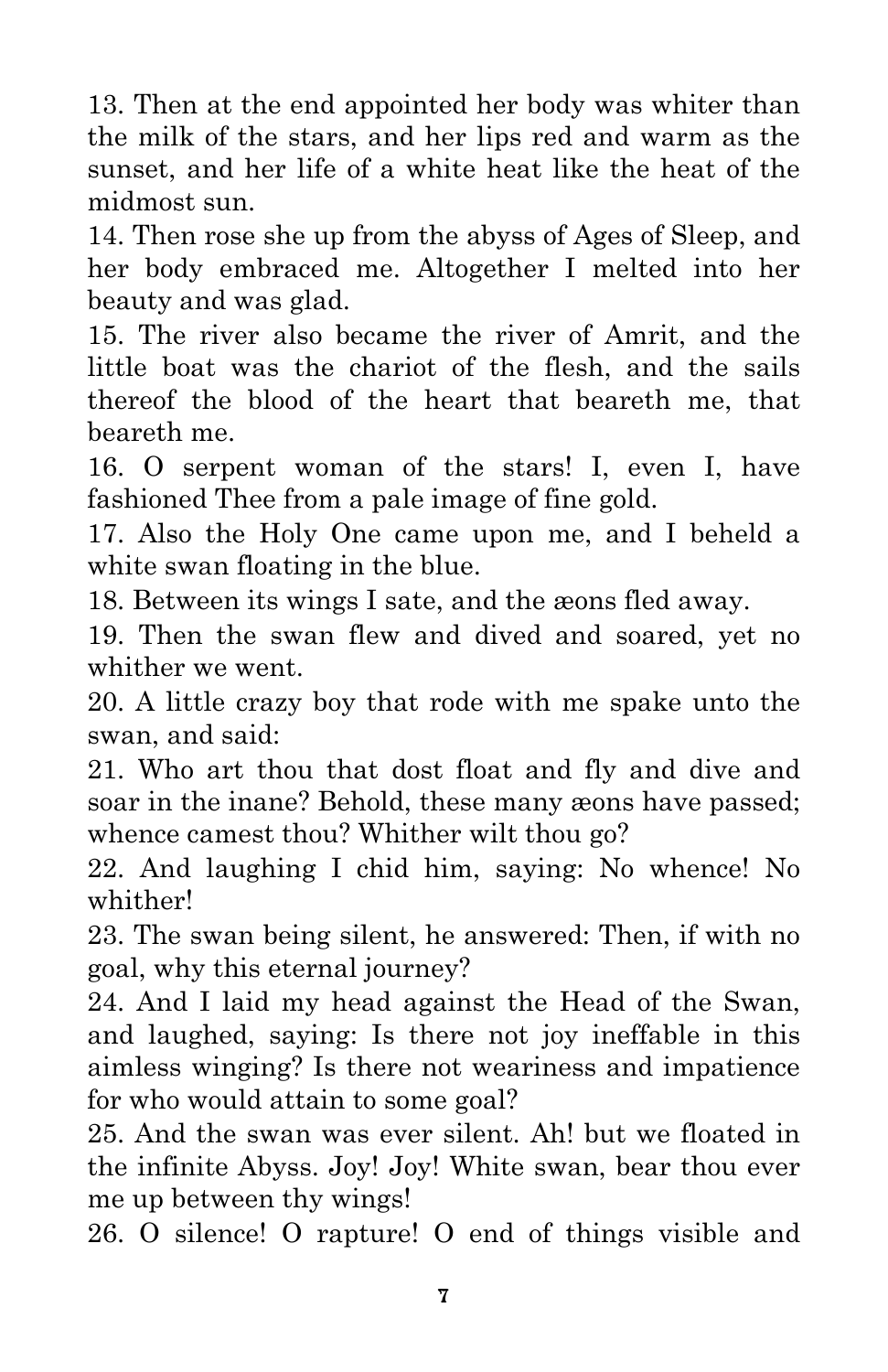invisible! This is all mine, who am Not.

27. Radiant God! Let me fashion an image of gems and gold for Thee! that the people may cast it down and trample it to dust! That Thy glory may be seen of them.

28. Nor shall it be spoken in the markets that I am come who should come; but Thy coming shall be the one word.

29. Thou shalt manifest Thyself in the unmanifest; in the secret places men shall meet with thee, and Thou shalt overcome them.

30. I saw a pale sad boy that lay upon the marble in the sunlight, and wept. By his side was the forgotten lute. Ah! but he wept.

31. Then came an eagle from the abyss of glory and overshadowed him. So black was the shadow that he was no more visible.

32. But I heard the lute lively discoursing through the blue still air.

33. Ah! messenger of the beloved One, let Thy shadow be over me!

34. Thy name is Death, it may be, or Shame, or Love. So thou bringest me tidings of the Beloved One, I shall not ask thy name.

35. Where is now the Master? cry the little crazy boys. He is dead! He is shamed! He is wedded! and their mockery shall ring round the world.

36. But the Master shall have had his reward. The laughter of the mockers shall be a ripple in the hair of the Beloved One.

37. Behold! the Abyss of the Great Deep. Therein is a mighty dolphin, lashing his sides with the force of the waves.

38. There is also an harper of gold, playing infinite tunes. 39. Then the dolphin delighted therein, and put off his body, and became a bird.

40. The harper also laid aside his harp, and played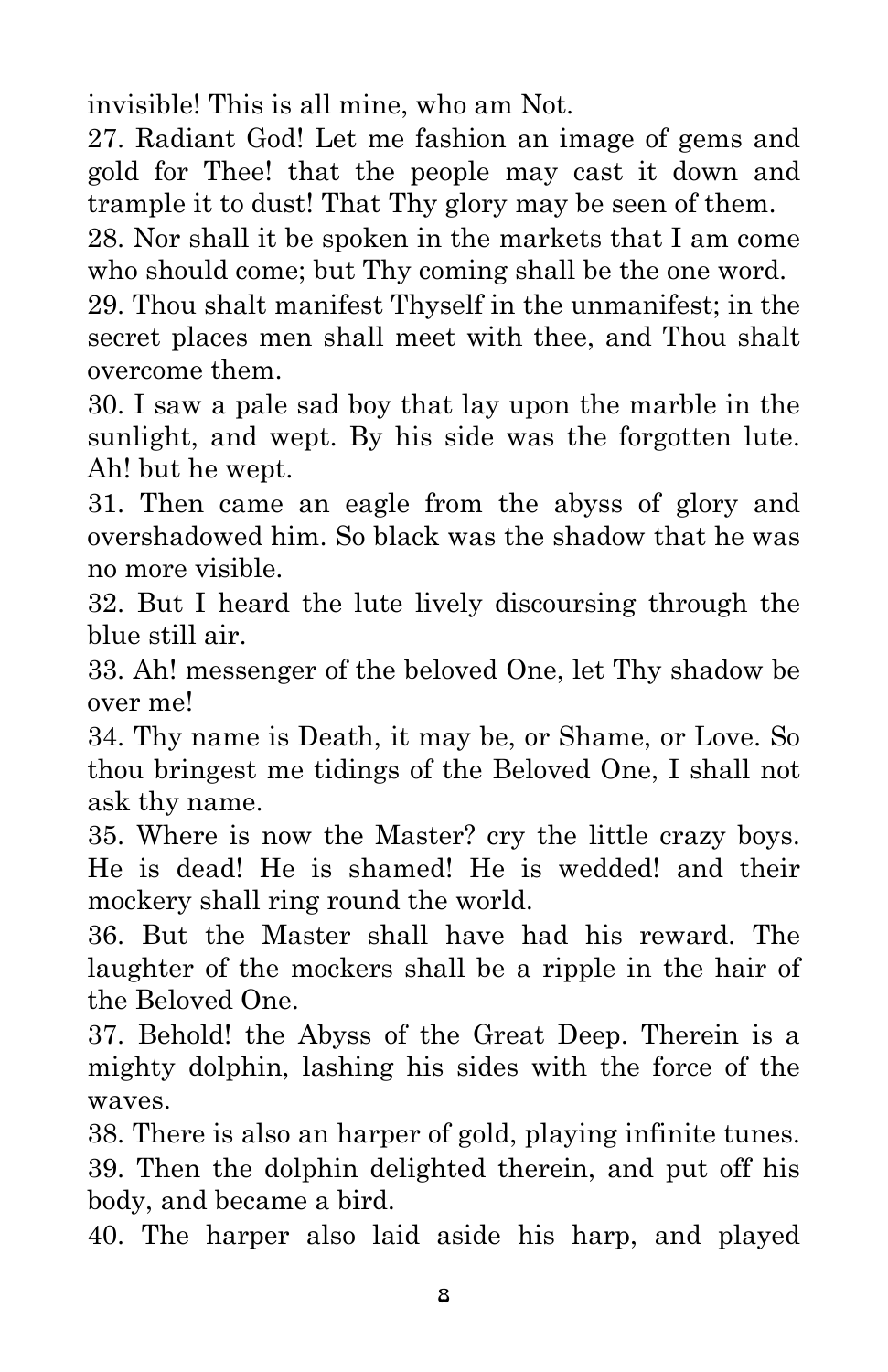infinite tunes upon the Pan-pipe.

41. Then the bird desired exceedingly this bliss, and laying down its wings became a faun of the forest.

42. The harper also laid down his Pan-pipe, and with the human voice sang his infinite tunes.

43. Then the faun was enraptured, and followed far; at last the harper was silent, and the faun became Pan in the midst of the primal forest of Eternity.

44. Thou canst not charm the dolphin with silence, O my prophet!

45. Then the adept was rapt away in bliss, and the beyond of bliss, and exceeded the excess of excess.

46. Also his body shook and staggered with the burden of that bliss and that excess and that ultimate nameless.

47. They cried He is drunk or He is mad or He is in pain or He is about to die; and he heard them not.

48. O my Lord, my beloved! How shall I indite songs, when even the memory of the shadow of thy glory is a thing beyond all music of speech or of silence?

49. Behold! I am a man. Even a little child might not endure Thee. And lo!

50. I was alone in a great park, and by a certain hillock was a ring of deep enameled grass wherein green-clad ones, most beautiful, played.

51. In their play I came even unto the land of Fairy Sleep. All my thoughts were clad in green; most beautiful were they.

52. All night they danced and sang; but Thou art the morning, O my darling, my serpent that twinest Thee about this heart.

53. I am the heart, and Thou the serpent. Wind Thy coils closer about me, so that no light nor bliss may penetrate.

54. Crush out the blood of me, as a grape upon the tongue of a white Doric girl that languishes with her lover in the moonlight.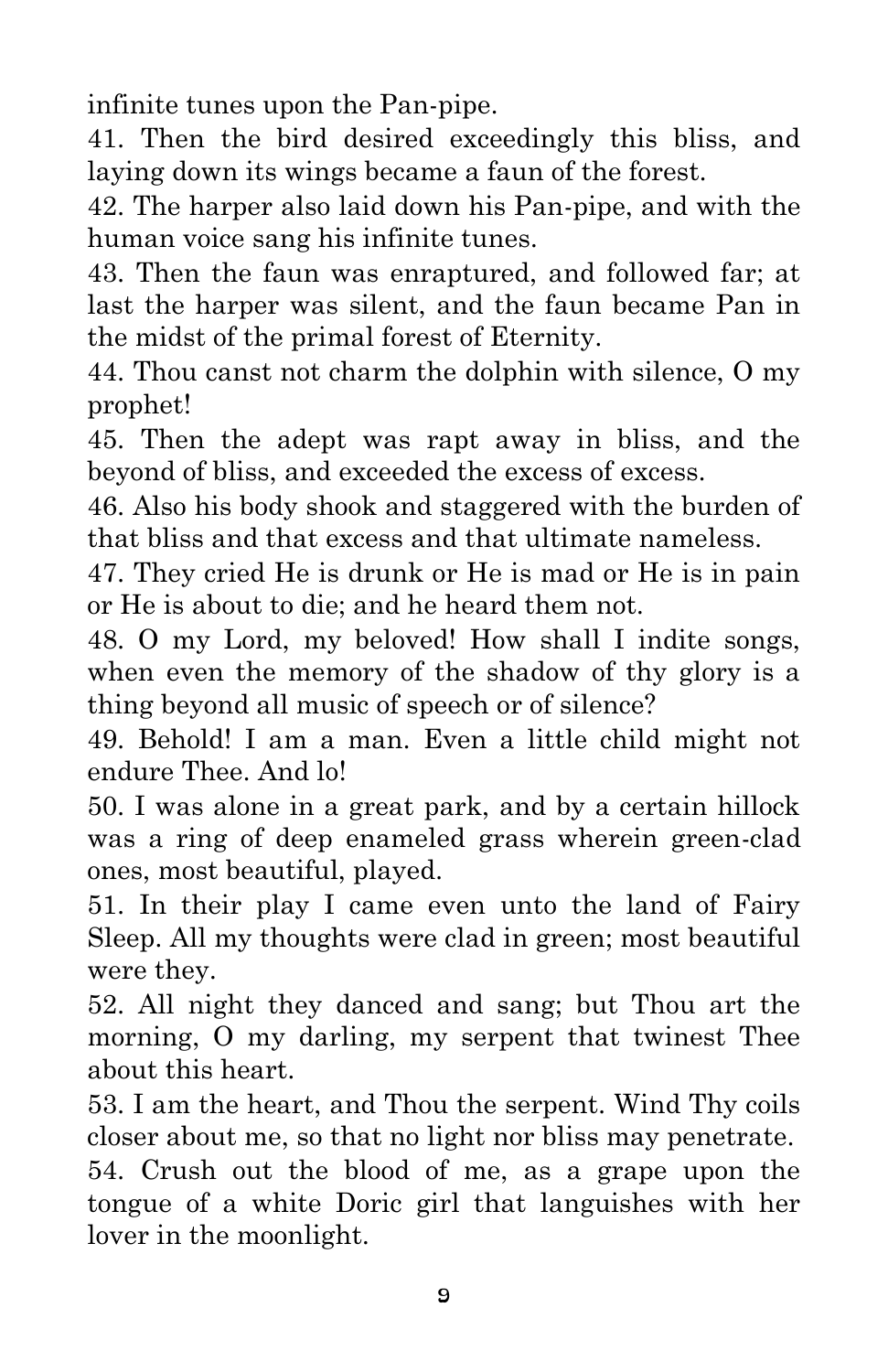55. Then let the End awake. Long hast thou slept, O great God Terminus! Long ages hast thou waited at the end of the city and the roads thereof. Awake Thou! wait no more!

56. Nay, Lord! but I am come to Thee. It is I that wait at last.

57. The prophet cried against the mountain; come thou hither, that I may speak with thee!

58. The mountain stirred not. Therefore went the prophet unto the mountain, and spake unto it. But the feet of the prophet were weary, and the mountain heard not his voice.

59. But I have called unto Thee, and I have journeyed unto Thee, and it availed me not.

60. I waited patiently, and Thou wast with me from the beginning.

61. This now I know, O my beloved, and we are stretched at our ease among the vines.

62. But these thy prophets; they must cry aloud and scourge themselves; they must cross trackless wastes and unfathomed oceans; to await Thee is the end, not the beginning.

63. Let darkness cover up the writing! Let the scribe depart among his ways.

64. But thou and I are stretched at our ease among the vines; what is he?

65. O Thou beloved One! is there not an end? Nay, but there is an end. Awake! arise! gird up thy limbs, O thou runner; bear thou the Word unto the mighty cities, yea, unto the mighty cities.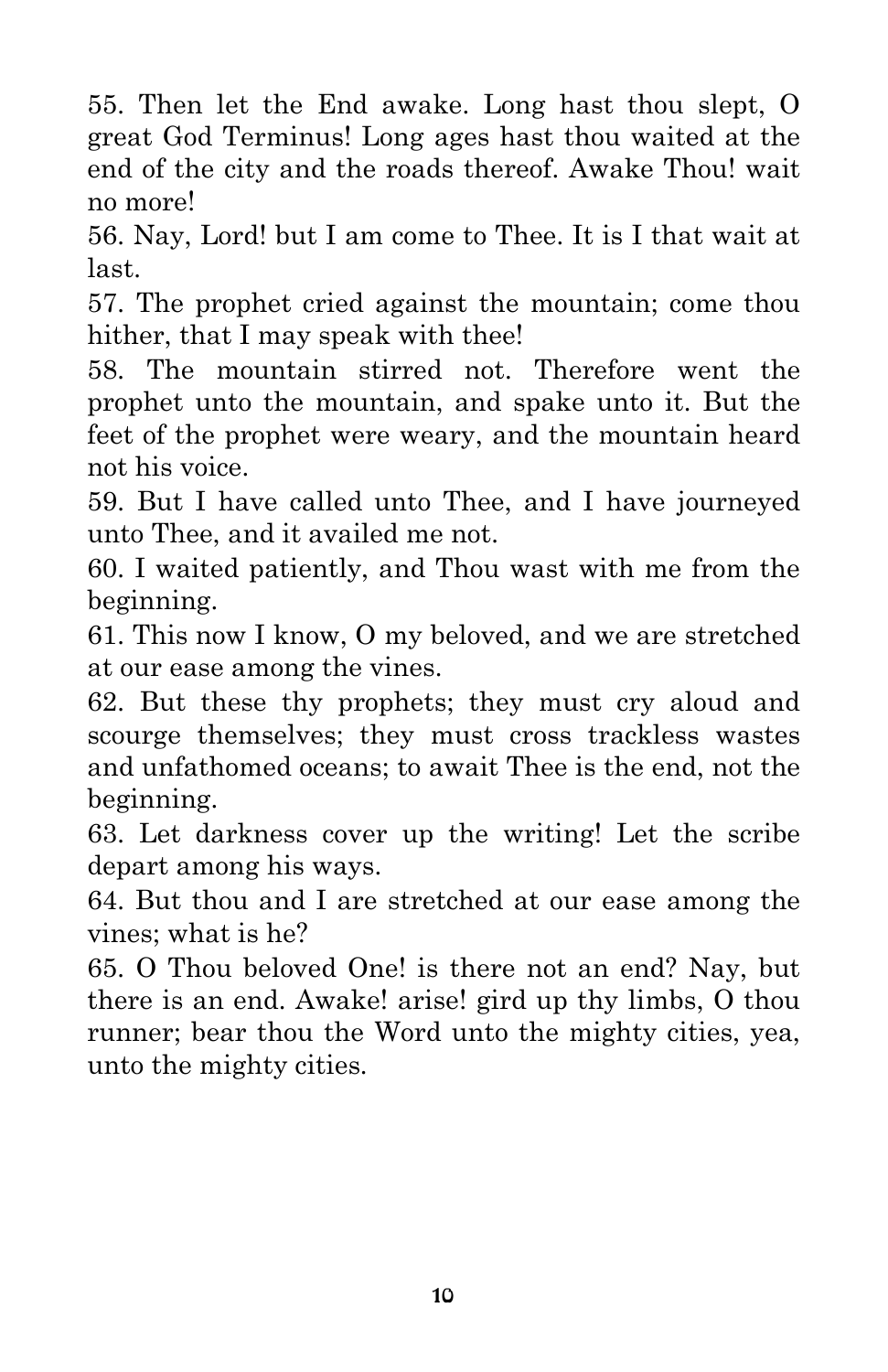#### Chapter Three

1. Verily and Amen! I passed through the deep sea, and by the rivers of running water that abound therein, and I came unto the Land of No Desire.

2. Wherein was a white unicorn with a silver collar, whereon was graven the aphorism *Linea viridis gyrat universa*.

3. Then the word of Adonai came unto me by the mouth of the Magister mine, saying: O heart that art girt about with the coils of the old serpent, lift up thyself unto the mountain of initiation!

4. But I remembered. Yea, Than, yea, Theli, yea, Lilith! these three were about me from of old. For they are one.

5. Beautiful wast thou, O Lilith, thou serpent-woman!

6. Thou wast lithe and delicious to the taste, and thy perfume was of musk mingled with ambergris.

7. Close didst thou cling with thy coils unto the heart, and it was as the joy of all the spring.

8. But I beheld in thee a certain taint, even in that wherein I delighted.

9. I beheld in thee the taint of thy father the ape, of thy grandsire the Blind Worm of Slime.

10. I gazed upon the Crystal of the Future, and I saw the horror of the End of thee.

11. Further, I destroyed the time Past, and the time to Come —had I not the Power of the Sand-glass?

12. But in the very hour I beheld corruption.

13. Then I said: O my beloved, O Lord Adonai, I pray thee to loosen the coils of the serpent!

14. But she was closed fast upon me, so that my Force was stayed in its inception.

15. Also I prayed unto the Elephant God, the Lord of Beginnings, who breaketh down obstruction.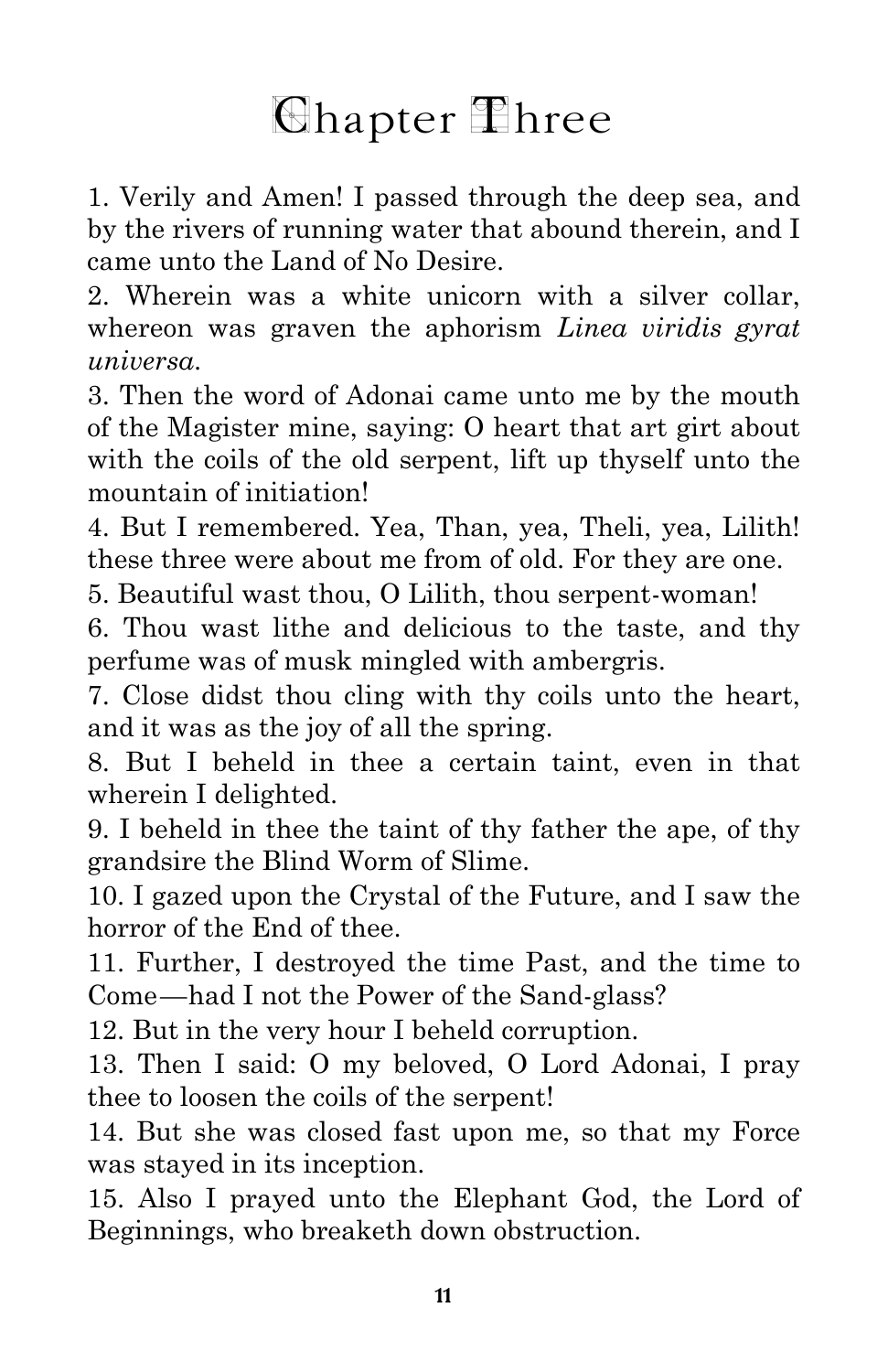16. These gods came right quickly to mine aid. I beheld them; I joined myself unto them; I was lost in their vastness.

17. Then I beheld myself compassed about with the Infinite Circle of Emerald that encloseth the Universe.

18. O Snake of Emerald, Thou hast no time Past, no time To Come. Verily Thou art not.

19. Thou art delicious beyond all taste and touch, Thou art not-to-be-beheld for glory, Thy voice is beyond the Speech and the Silence and the Speech therein, and Thy perfume is of pure ambergris, that is not weighed against the finest gold of the fine gold.

20. Also Thy coils are of infinite range; the Heart that Thou dost encircle is an Universal Heart.

21. I, and Me, and Mine were sitting with lutes in the market-place of the great city, the city of the violets and the roses.

22. The night fell, and the music of the lutes was stilled.

23. The tempest arose, and the music of the lutes was stilled.

24. The hour passed, and the music of the lutes was stilled.

25. But Thou art Eternity and Space; Thou art Matter and Motion; and Thou art the negation of all these things.

26. For there is no Symbol of Thee.

27. If I say Come up upon the mountains! the celestial waters flow at my word. But thou art the Water beyond the waters.

28. The red three-angled heart hath been set up in Thy shrine; for the priests despised equally the shrine and the god.

29. Yet all the while Thou wast hidden therein, as the Lord of Silence is hidden in the buds of the lotus.

30. Thou art Sebek the crocodile against Asar; thou art Mati, the Slayer in the Deep. Thou art Typhon, the Wrath of the Elements, O Thou who transcendest the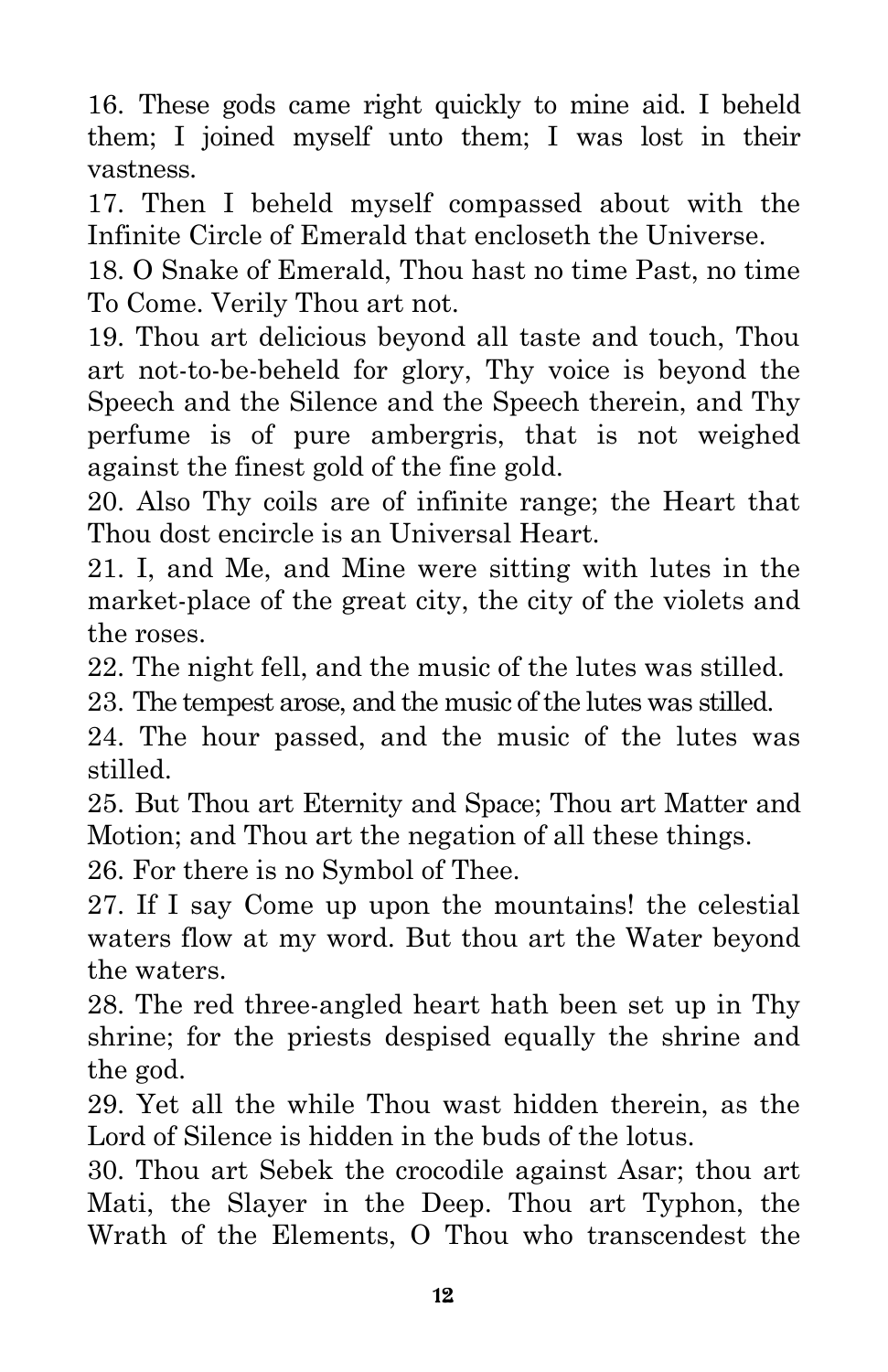Forces in their Concourse and Cohesion, in their Death and their Disruption. Thou art Python, the terrible serpent about the end of all things!

31. I turned me about thrice in every way; and always I came at the last unto Thee.

32. Many things I beheld mediate and immediate; but, beholding them no more, I beheld Thee.

33. Come thou, O beloved One, O Lord God of the Universe, O Vast One, O Minute One! I am Thy beloved.

34. All day I sing of Thy delight; all night I delight in Thy song. 35. There is no other day or night than this.

36. Thou art beyond the day and the night; I am Thyself, O my Maker, my Master, my Mate!

37. I am like the little red dog that sitteth upon the knees of the Unknown.

38. Thou hast brought me into great delight. Thou hast given me of Thy flesh to eat and of Thy blood for an offering of intoxication.

39. Thou hast fastened the fangs of Eternity in my soul, and the Poison of the Infinite hath consumed me utterly.

40. I am become like a luscious devil of Italy; a fair strong woman with worn cheeks, eaten out with hunger for kisses. She hath played the harlot in divers palaces; she hath given her body to the beasts.

41. She hath slain her kinsfolk with strong venom of toads; she hath been scourged with many rods.

42. She hath been broken in pieces upon the Wheel; the hands of the hangman have bound her unto it.

43. The fountains of water have been loosed upon her; she hath struggled with exceeding torment.

44. She hath burst in sunder with the weight of the waters; she hath sunk into the awful Sea.

45. So am I, O Adonai, my lord, and such are the waters of Thine intolerable Essence.

46. So am I, O Adonai, my beloved, and Thou hast burst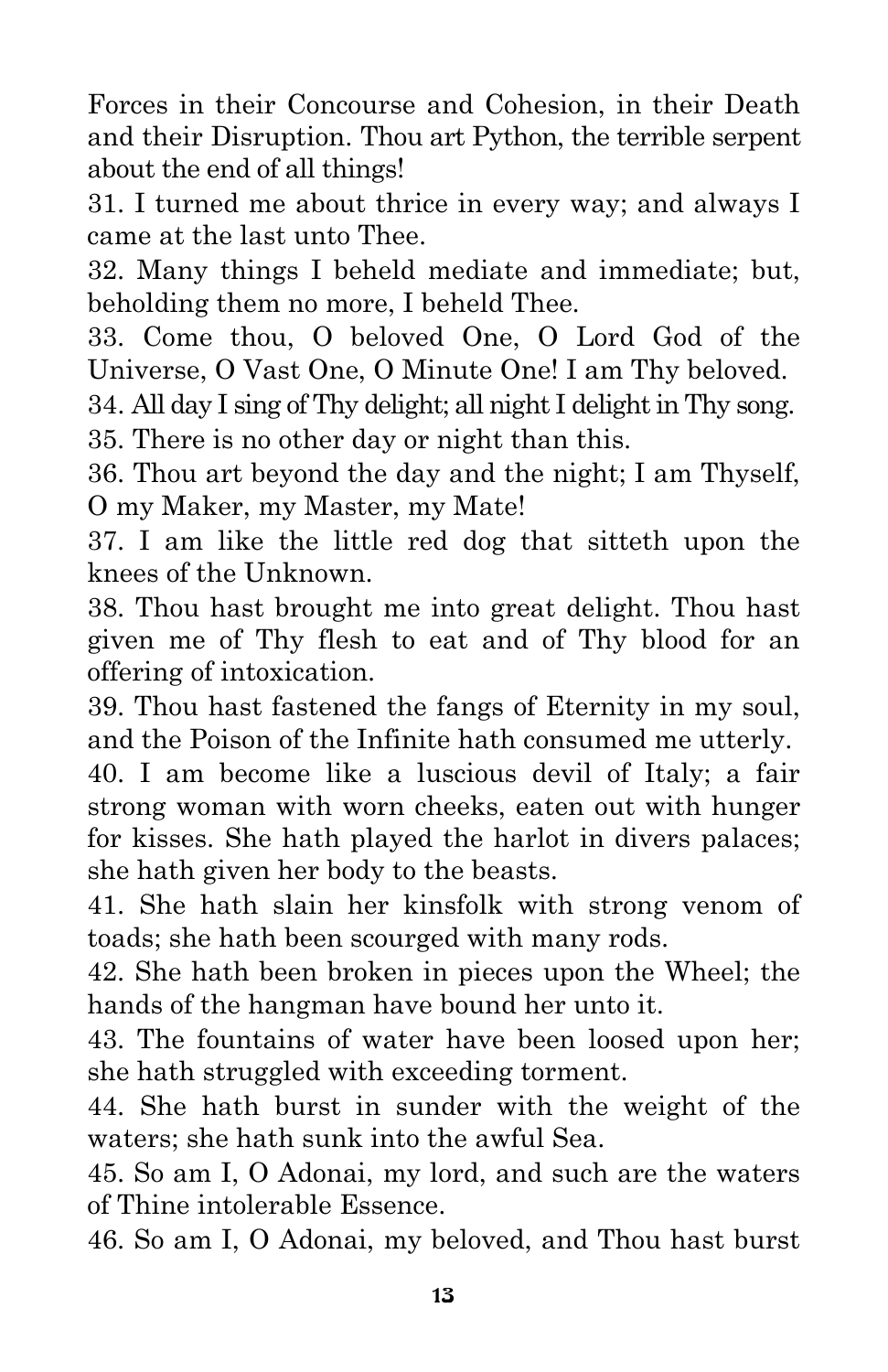me utterly in sunder.

47. I am shed out like spilt blood upon the mountains; the Ravens of Dispersion have borne me utterly away.

48. Therefore is the seal unloosed, that guarded the Eighth abyss; therefore is the vast sea as a veil; therefore is there a rending asunder of all things.

49. Yea, also verily Thou art the cool still water of the wizard fount. I have bathed in Thee, and lost me in Thy stillness.

50. That which went in as a brave boy of beautiful limbs cometh forth as a maiden, as a little child for perfection.

51. O Thou light and delight, ravish me away into the milky ocean of the stars!

52. O Thou Son of a light-transcending mother, blessed be Thy name, and the Name of Thy Name, throughout the ages!

53. Behold! I am a butterfly at the Source of Creation; let me die before the hour, falling dead into thine infinite stream!

54. Also the stream of the stars floweth ever majestical unto the Abode; bear me away upon the Bosom of Nuit!

55. This is the world of the waters of Maim; this is the bitter water that becometh sweet. Thou art beautiful and bitter, O golden one, O my Lord Adonai, O thou Abyss of Sapphire!

56. I follow Thee, and the waters of Death fight strenuously against me. I pass unto the Waters beyond Death and beyond Life.

57. How shall I answer the foolish man? In no way shall he come to the Identity of Thee!

58. But I am the Fool that heedeth not the Play of the Magician. Me doth the Woman of the Mysteries instruct in vain; I have burst the bonds of Love and of Power and of Worship.

59. Therefore is the Eagle made one with the Man, and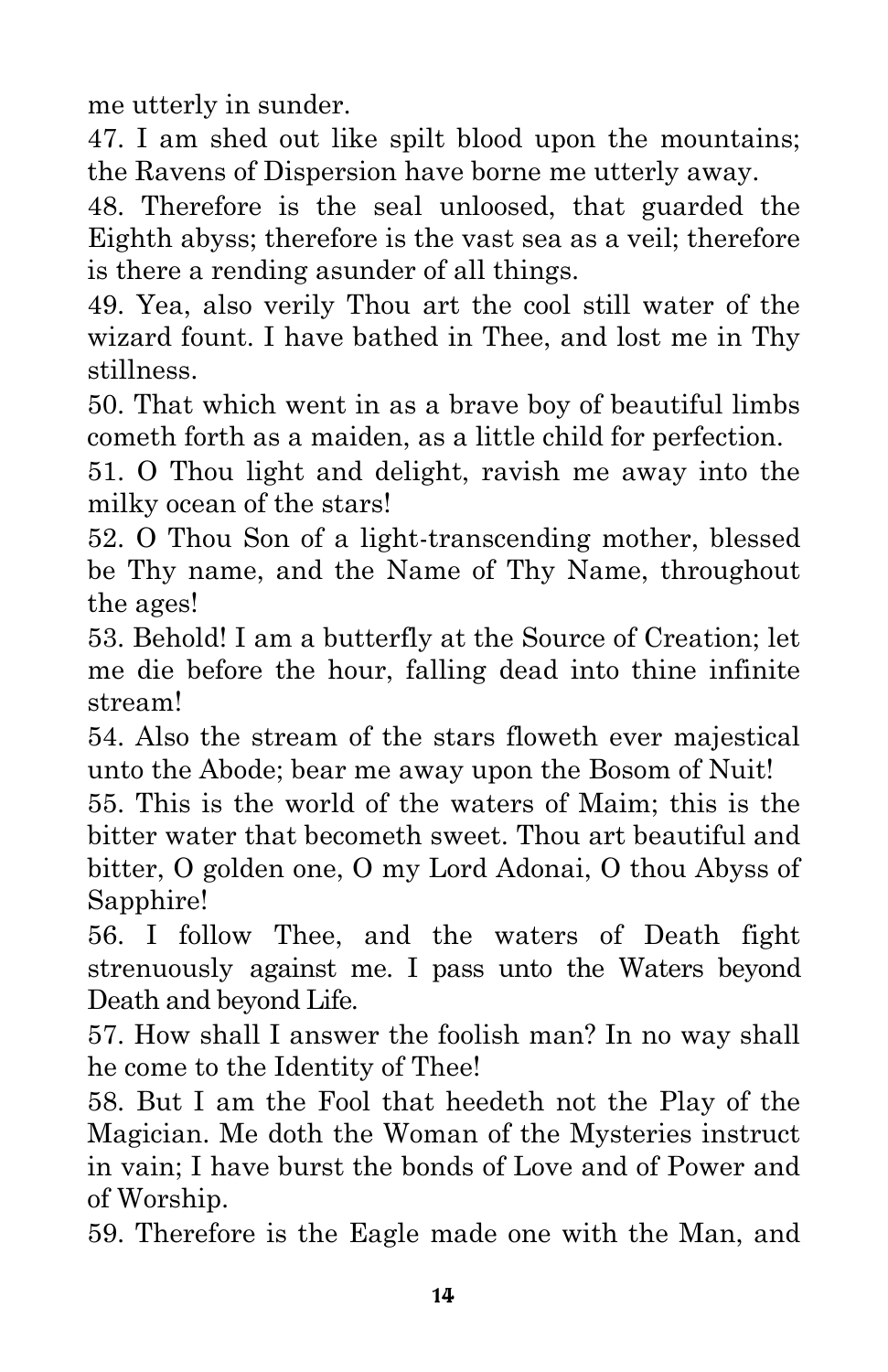the gallows of infamy dance with the fruit of the just.

60. I have descended, O my darling, into the black shining waters, and I have plucked Thee forth as a black pearl of infinite preciousness.

61. I have gone down, O my God, into the abyss of the all, and I have found Thee in the midst under the guise of No Thing.

62. But as Thou art the Last, Thou art also the Next, and as the Next do I reveal Thee to the multitude.

63. They that ever desired Thee shall obtain Thee, even at the End of their Desire.

64. Glorious, glorious, glorious art Thou, O my lover supernal, O Self of myself.

65. For I have found Thee alike in the Me and the Thee; there is no difference, O my beautiful, my desirable One! In the One and the Many have I found Thee; yea, I have found Thee.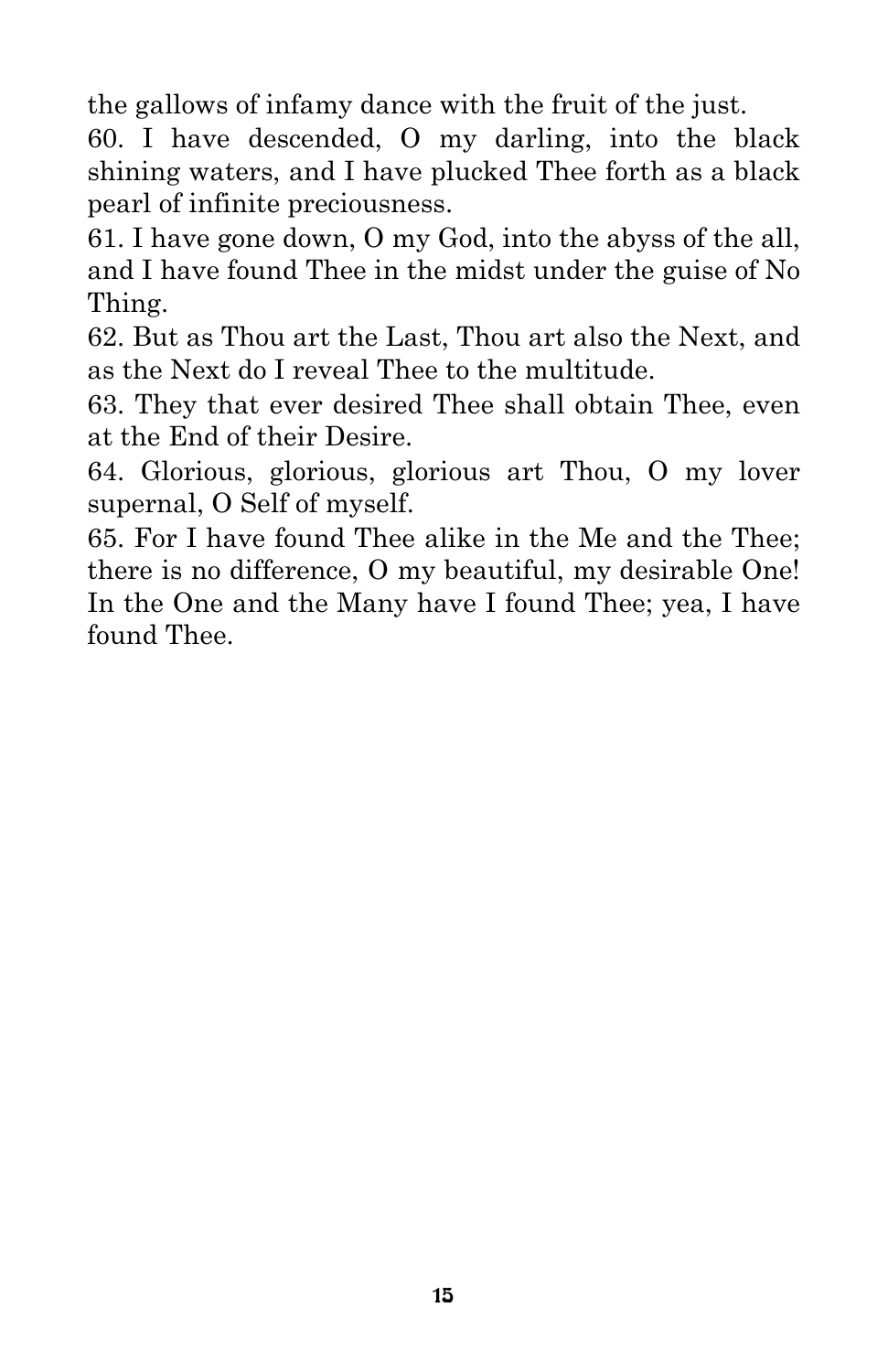#### Chapter **Four**

1. O crystal heart! I the Serpent clasp Thee; I drive home mine head into the central core of Thee, O God my beloved.

2. Even as on the resounding wind-swept heights of Mitylene some god-like woman casts aside the lyre, and with her locks aflame as an aureole, plunges into the wet heart of the creation, so I, O Lord my God!

3. There is a beauty unspeakable in this heart of corruption, where the flowers are aflame.

4. Ah me! but the thirst of Thy joy parches up this throat, so that I cannot sing.

5. I will make me a little boat of my tongue, and explore the unknown rivers. It may be that the everlasting salt may turn to sweetness, and that my life may be no longer athirst.

6. O ye that drink of the brine of your desire, ye are nigh to madness! Your torture increaseth as ye drink, yet still ye drink. Come up through the creeks to the fresh water; I shall be waiting for you with my kisses.

7. As the bezoar-stone that is found in the belly of the cow, so is my lover among lovers.

8. O honey boy! Bring me Thy cool limbs hither! Let us sit awhile in the orchard, until the sun go down! Let us feast on the cool grass! Bring wine, ye slaves, that the cheeks of my boy may flush red.

9. In the garden of immortal kisses, O thou brilliant One, shine forth! Make Thy mouth an opium-poppy, that one kiss is the key to the infinite sleep and lucid, the sleep of Shi-loh-am.

10. In my sleep I beheld the Universe like a clear crystal without one speck.

11. There are purse-proud penniless ones that stand at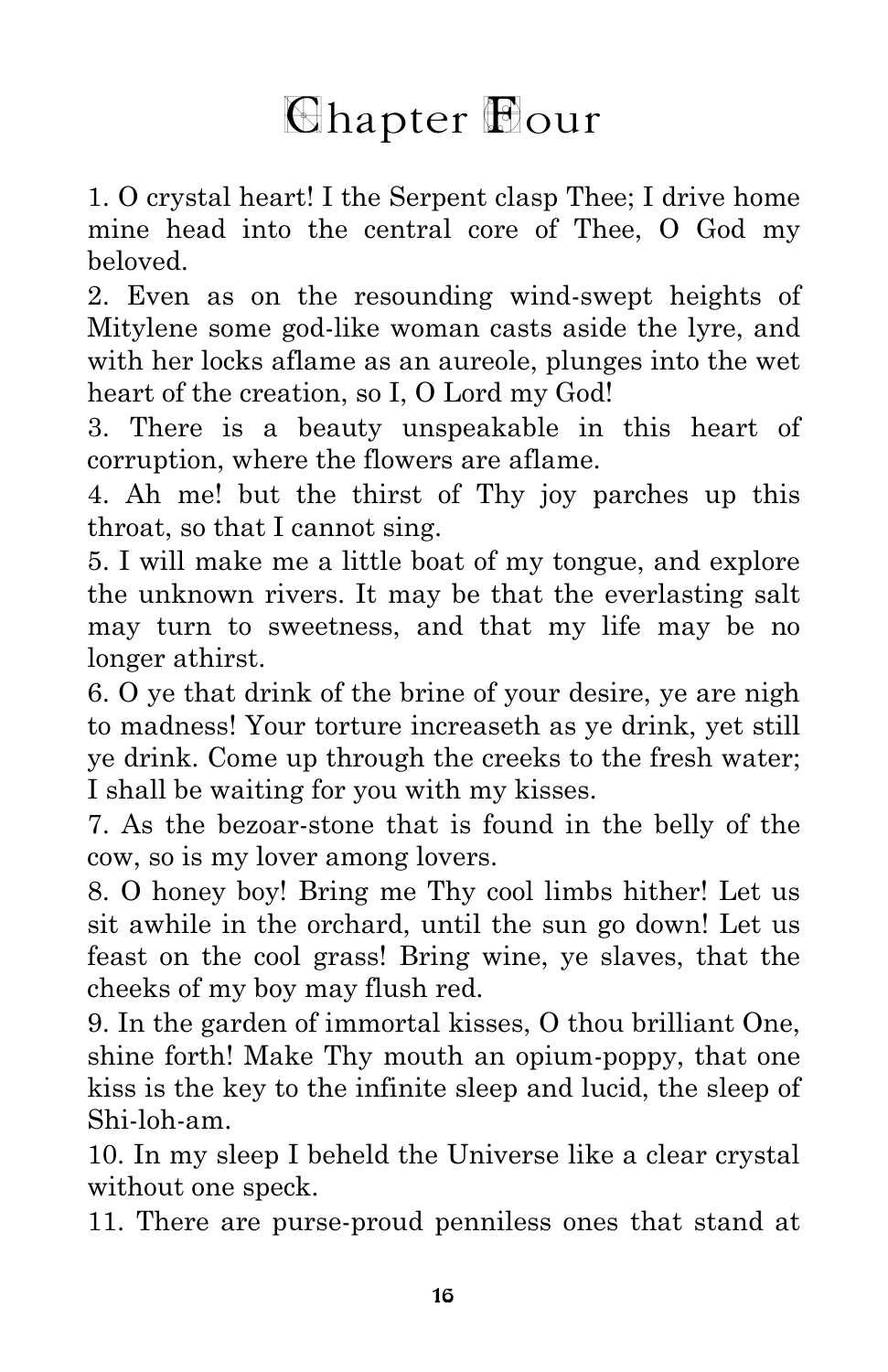the door of the tavern and prate of their feats of winebibbing.

12. There are purse-proud penniless ones that stand at the door of the tavern and revile the guests.

13. The guests dally upon couches of mother-of-pearl in the garden; the noise of the foolish men is hidden from them.

14. Only the inn-keeper feareth lest the favour of the king be withdrawn from him.

15. Thus spake the Magister V.V.V.V.V. unto Adonai his God, as they played together in the starlight over against the deep black pool that is in the Holy Place of the Holy House beneath the Altar of the Holiest One.

16. But Adonai laughed, and played more languidly.

17. Then the scribe took note, and was glad. But Adonai had no fear of the Magician and his play. For it was Adonai who had taught all his tricks to the Magician.

18. And the Magister entered into the play of the Magician. When the Magician laughed he laughed; all as a man should do.

19. And Adonai said: Thou art enmeshed in the web of the Magician. This He said subtly, to try him.

20. But the Magister gave the sign of the Magistry, and laughed back on Him: O Lord, O beloved, did these fingers relax on Thy curls, or these eyes turn away from Thine eye?

21. And Adonai delighted in him exceedingly.

22. Yea, O my master, thou art the beloved of the Beloved One; the Bennu Bird is set up in Philae not in vain.

23. I who was the priestess of Ahathoor rejoice in your love. Arise, O Nile-God, and devour the holy place of the Cow of Heaven! Let the milk of the stars be drunk up by Sebek the dweller of Nile!

24. Arise, O serpent Apep, Thou art Adonai the beloved one! Thou art my darling and my lord, and Thy poison is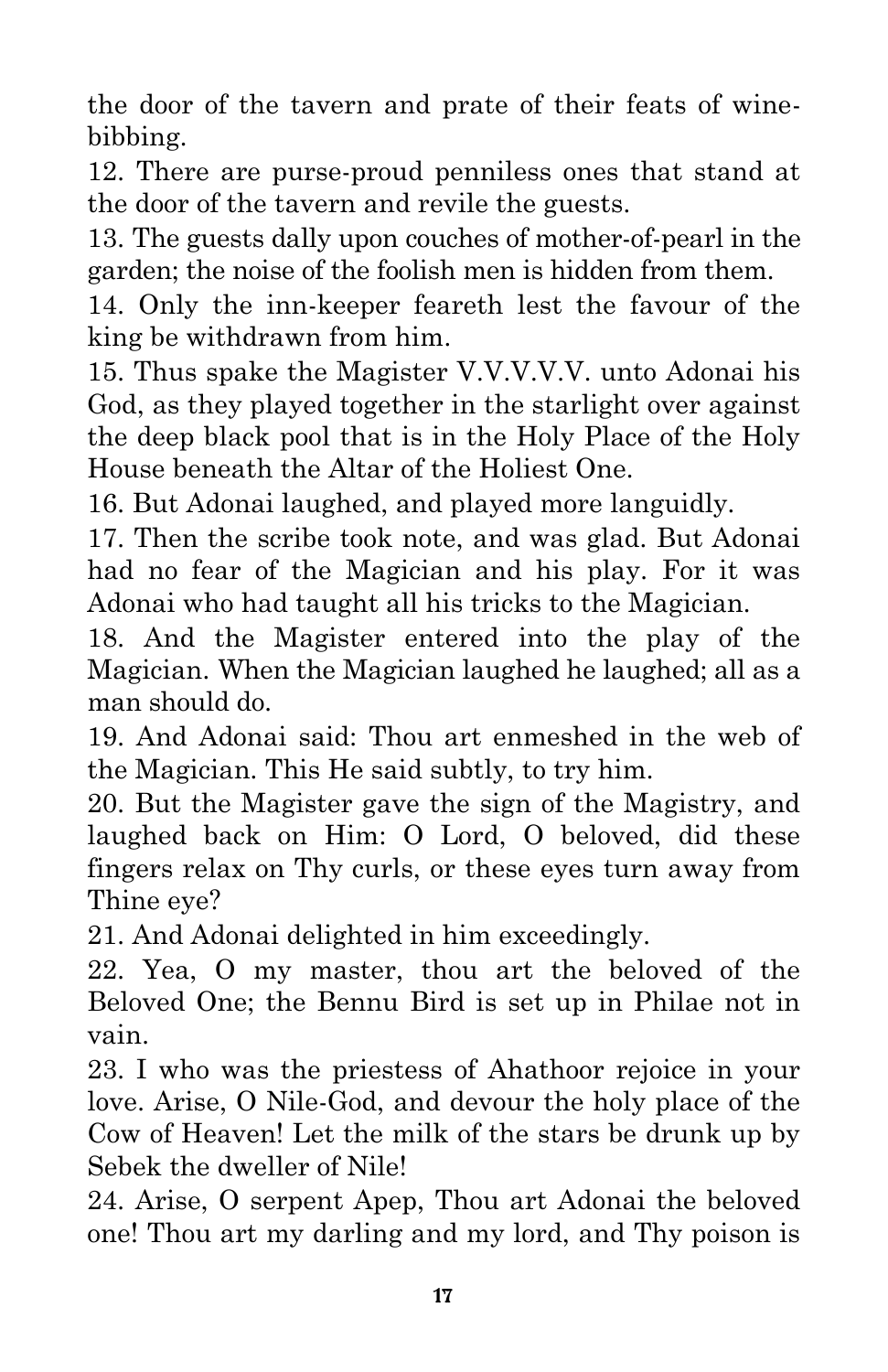sweeter than the kisses of Isis the mother of the Gods! 25. For Thou art He! Yea, Thou shalt swallow up Asi and Asar, and the children of Ptah. Thou shalt pour forth a flood of poison to destroy the works of the Magician. Only the Destroyer shall devour Thee; Thou shalt blacken his throat, wherein his spirit abideth. Ah, serpent Apep, but I love Thee!

26. My God! Let Thy secret fang pierce to the marrow of the little secret bone that I have kept against the Day of Vengeance of Hoor-Ra. Let Kheph-Ra sound his sharded drone! let the jackals of Day and Night howl in the wilderness of Time! let the Towers of the Universe totter, and the guardians hasten away! For my Lord hath revealed Himself as a mighty serpent, and my heart is the blood of His body.

27. I am like a love-sick courtesan of Corinth. I have toyed with kings and captains, and made them my slaves. To-day I am the slave of the little asp of death; and who shall loosen our love?

28. Weary, weary! saith the scribe, who shall lead me to the sight of the Rapture of my master?

29. The body is weary and the soul is sore weary and sleep weighs down their eyelids; yet ever abides the sure consciousness of ecstacy, unknown, yet known in that its being is certain. O Lord, be my helper, and bring me to the bliss of the Beloved!

30. I came to the house of the Beloved, and the wine was like fire that flieth with green wings through the world of waters.

31. I felt the red lips of nature and the black lips of perfection. Like sisters they fondled me their little brother; they decked me out as a bride; they mounted me for Thy bridal chamber.

32. They fled away at Thy coming; I was alone before Thee.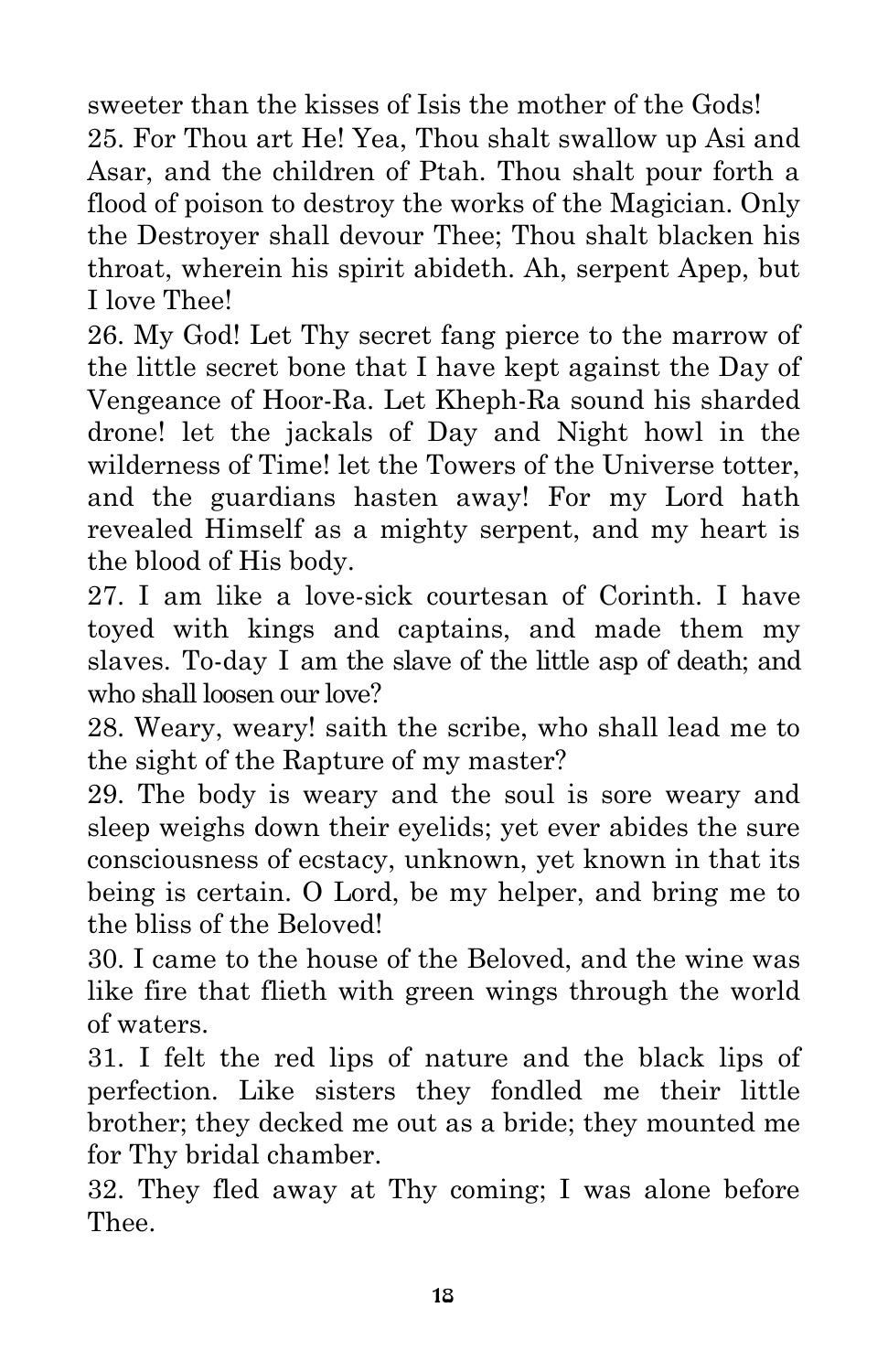33. I trembled at Thy coming, O my God, for Thy messenger was more terrible than the Death-star.

34. On the threshold stood the fulminant figure of Evil, the Horror of emptiness, with his ghastly eyes like poisonous wells. He stood, and the chamber was corrupt; the air stank. He was an old and gnarled fish more hideous than the shells of Abaddon.

35. He enveloped me with his demon tentacles; yea, the eight fears took hold upon me.

36. But I was anointed with the right sweet oil of the Magister; I slipped from the embrace as a stone from the sling of a boy of the woodlands.

37. I was smooth and hard as ivory; the horror gat no hold. Then at the noise of the wind of Thy coming he was dissolved away, and the abyss of the great void was unfolded before me.

38. Across the waveless sea of eternity Thou didst ride with Thy captains and Thy hosts; with Thy chariots and horsemen and spearmen didst Thou travel through the blue.

39. Before I saw Thee Thou wast already with me; I was smitten through by Thy marvelous spear.

40. I was stricken as a bird by the bolt of the thunderer; I was pierced as the thief by the Lord of the Garden.

41. O my Lord, let us sail upon the sea of blood!

42. There is a deep taint beneath the ineffable bliss; it is the taint of generation.

43. Yea, though the flower wave bright in the sunshine, the root is deep in the darkness of earth.

44. Praise to thee, O beautiful dark earth, thou art the mother of a million myriads of myriads of flowers.

45. Also I beheld my God, and the countenance of Him was a thousandfold brighter than the lightning. Yet in his heart I beheld the slow and dark One, the ancient one, the devourer of His children.

46. In the height and the abyss, O my beautiful, there is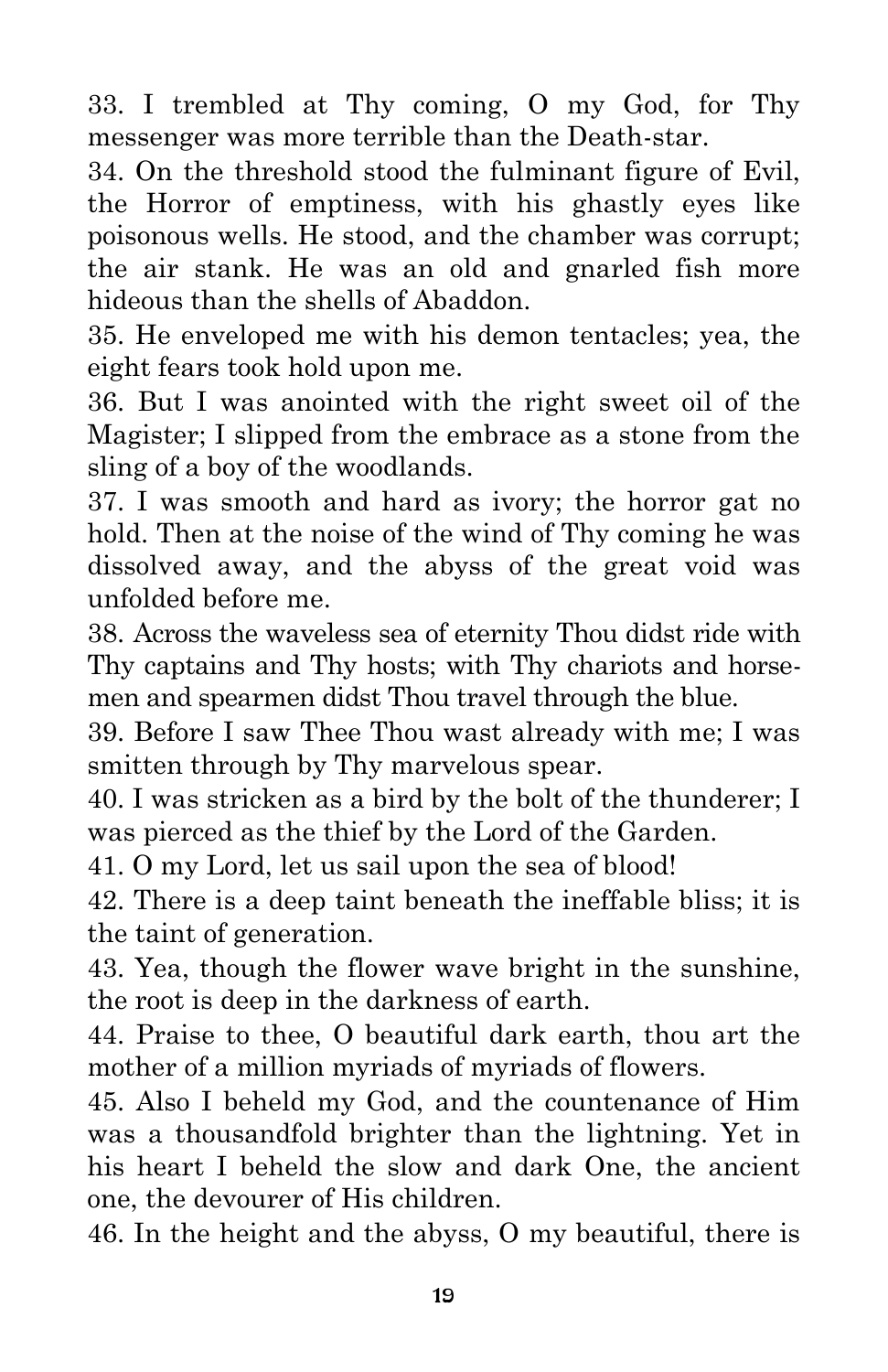no thing, verily, there is no thing at all, that is not altogether and perfectly fashioned for Thy delight.

47. Light cleaveth unto Light, and filth to filth; with pride one contemneth another. But not Thou, who art all, and beyond it; who art absolved from the Division of the Shadows.

48. O day of Eternity, let Thy wave break in foamless glory of sapphire upon the laborious coral of our making! 49. We have made us a ring of glistening white sand, strewn wisely in the midst of the Delightful Ocean.

50. Let the palms of brilliance flower upon our island; we shall eat of their fruit, and be glad.

51. But for me the lustral water, the great ablution, the dissolving of the soul in that resounding abyss.

52. I have a little son like a wanton goat; my daughter is like an unfledged eaglet; they shall get them fins, that they may swim.

53. That they may swim, O my beloved, swim far in the warm honey of Thy being, O blessed one, O boy of beatitude!

54. This heart of mine is girt about with the serpent that devoureth his own coils.

55. When shall there be an end, O my darling, O when shall the Universe and the Lord thereof be utterly swallowed up?

56. Nay! who shall devour the Infinite? who shall undo the Wrong of the Beginning?

57. Thou criest like a white cat upon the roof of the Universe; there is none to answer Thee.

58. Thou art like a lonely pillar in the midst of the sea; there is none to behold Thee, O Thou who beholdest all!

59. Thou dost faint, thou dost fail, thou scribe; cried the desolate Voice; but I have filled thee with a wine whose savour thou knowest not.

60. It shall avail to make drunken the people of the old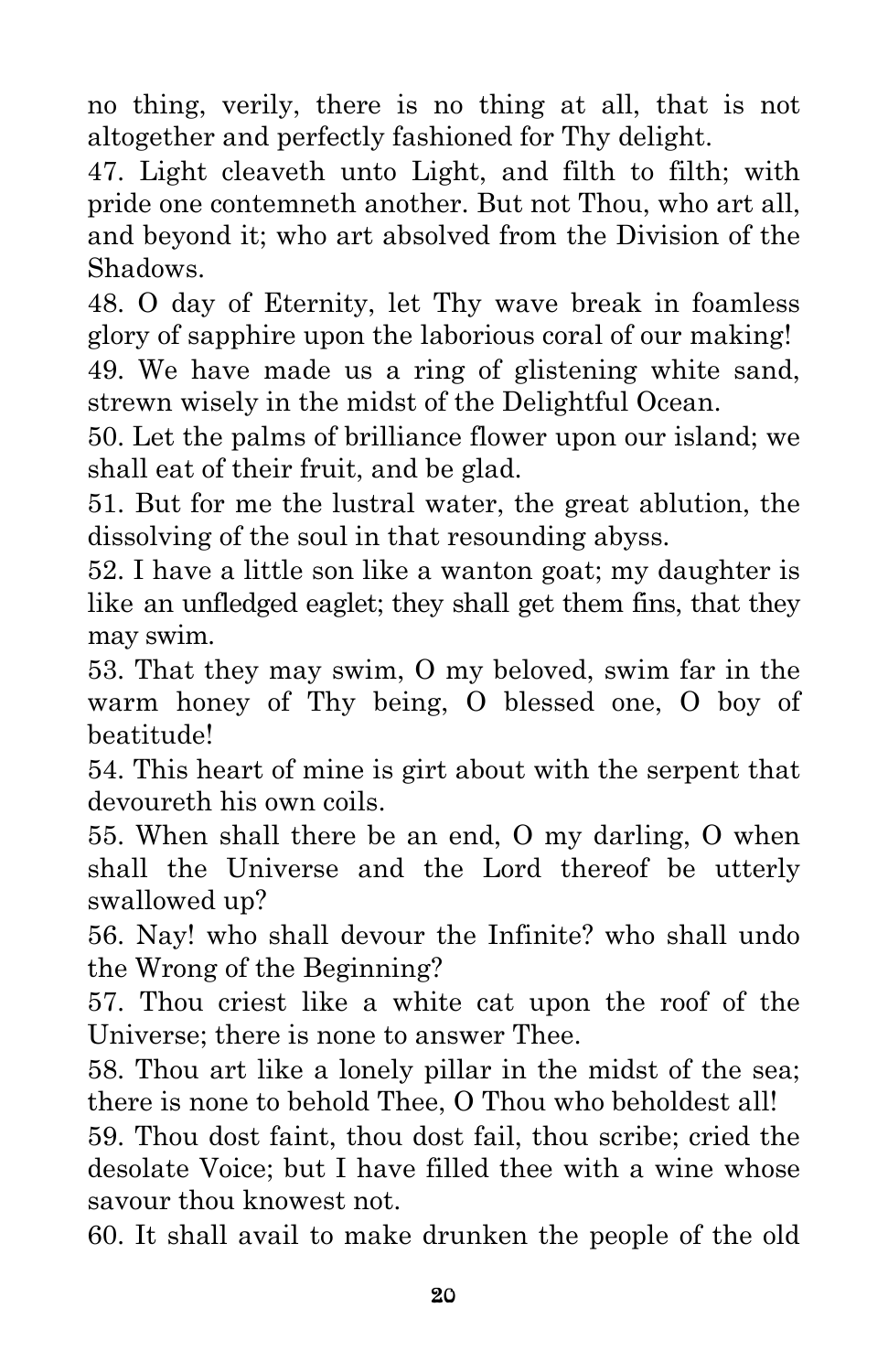gray sphere that rolls in the infinite Far-off; they shall lap the wine as dogs that lap the blood of a beautiful courtesan pierced through by the Spear of a swift rider through the city.

61. I too am the Soul of the desert; thou shalt seek me yet again in the wilderness of sand.

62. At thy right hand a great lord and a comely; at thy left hand a woman clad in gossamer and gold and having the stars in her hair. Ye shall journey far into a land of pestilence and evil; ye shall encamp in the river of a foolish city forgotten; there shall ye meet with Me.

63. There will I make Mine habitation; as for bridal will I come bedecked and anointed; there shall the Consummation be accomplished.

64. O my darling, I also wait for the brilliance of the hour ineffable, when the universe shall be like a girdle for the midst of the ray of our love, extending beyond the permitted end of the endless One.

65. Then, O thou heart, will I the serpent eat thee wholly up; yea, I will eat thee wholly up.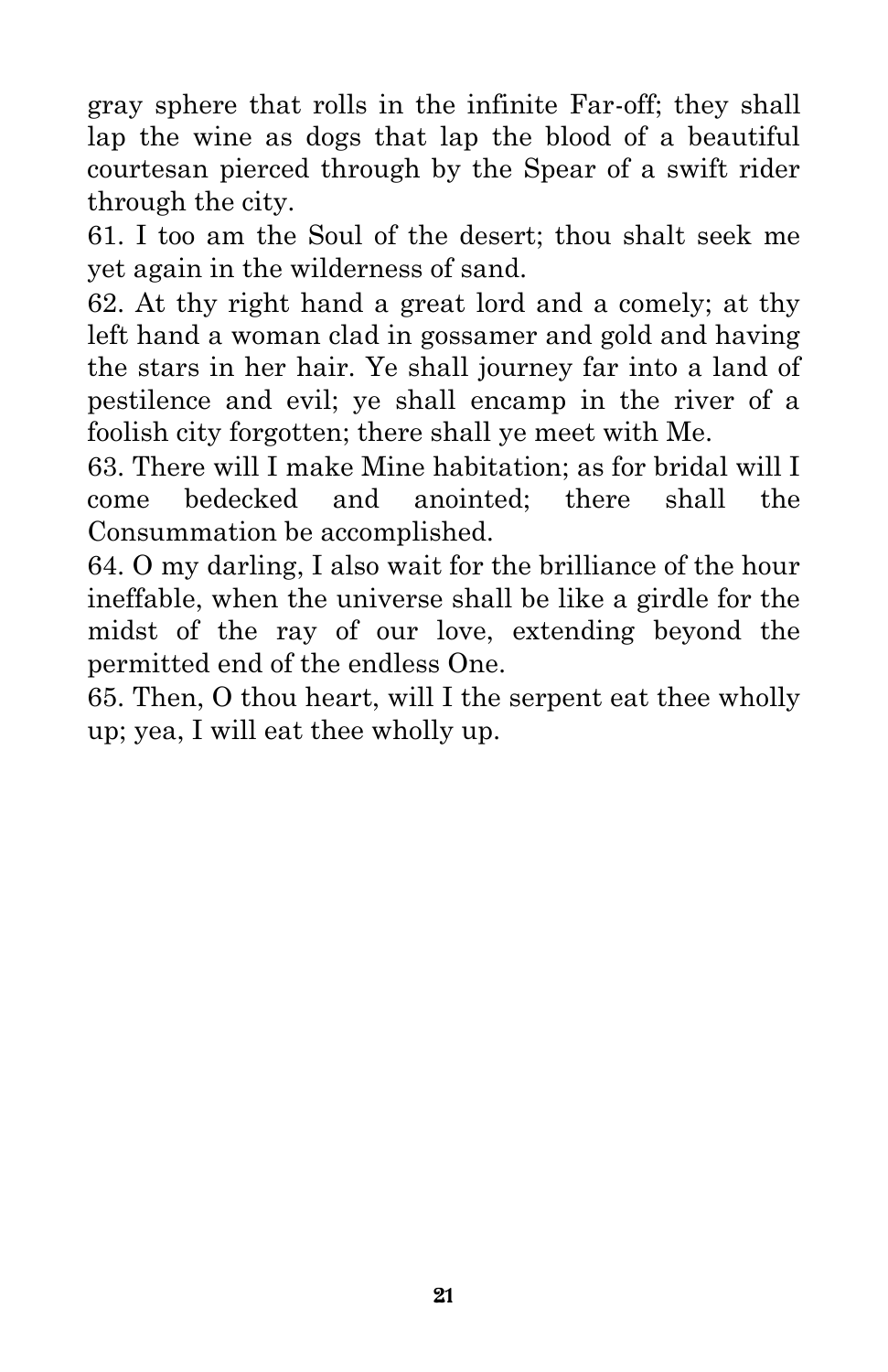#### **Chapter Flive**

1. Ah! my Lord Adonai, that dalliest with the Magister in the Treasure-House of Pearls, let me listen to the echo of your kisses.

2. Is not the starry heaven shaken as a leaf at the tremulous rapture of your love? Am not I the flying spark of light whirled away by the great wind of your perfection?

3. Yea, cried the Holy One, and from Thy spark will I the Lord kindle a great light; I will burn through the great city in the old and desolate land; I will cleanse it from its great impurity.

4. And thou, O prophet, shalt see these things, and thou shalt heed them not.

5.Now is the Pillar established in the Void; now is Asi fulfilled of Asar; now is Hoor let down into the Animal Soul of Things like a fiery star that falleth upon the darkness of the earth.

6. Through the midnight thou art dropt, O my child, my conqueror, my sword-girt captain, O Hoor! and they shall find thee as a black gnarl'd glittering stone, and they shall worship thee.

7. My prophet shall prophesy concerning thee; around thee the maidens shall dance, and bright babes be born unto them. Thou shalt inspire the proud ones with infinite pride, and the humble ones with an ecstasy of abasement; all this shall transcend the Known and the Unknown with somewhat that hath no name. For it is as the abyss of the Arcanum that is opened in the secret Place of Silence.

8. Thou hast come hither, O my prophet, through grave paths. Thou hast eaten of the dung of the Abominable Ones; thou hast prostrated thyself before the Goat and the Crocodile; the evil men have made thee a plaything;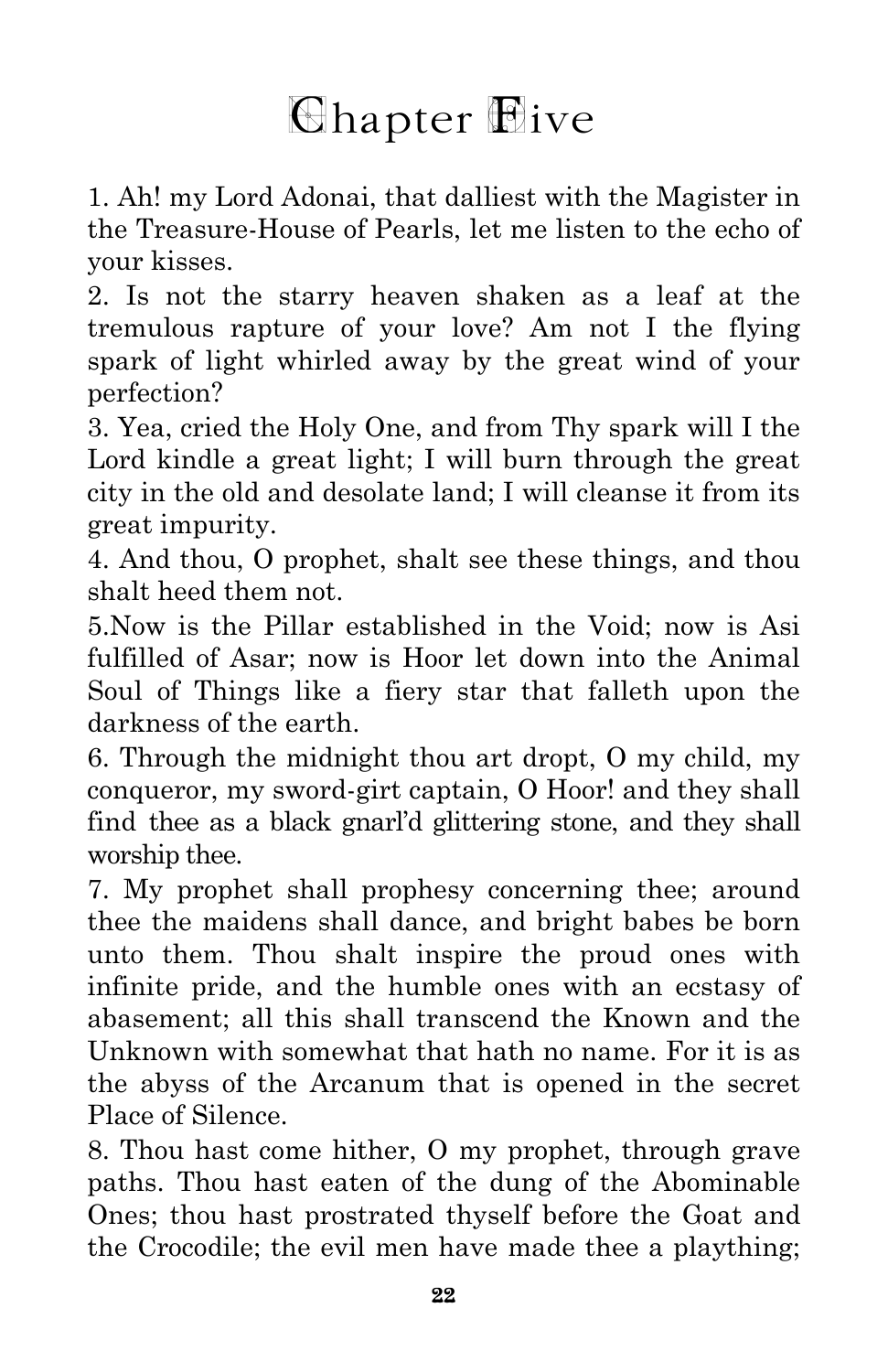thou hast wandered as a painted harlot, ravishing with sweet scent and Chinese colouring, in the streets; thou hast darkened thine eyepits with Kohl; thou hast tinted thy lips with vermilion; thou hast plastered thy cheeks with ivory enamels. Thou hast played the wanton in every gate and by-way of the great city. The men of the city have lusted after thee to abuse thee and to beat thee. They have mouthed the golden spangles of fine dust wherewith thou didst bedeck thine hair; they have scourged the painted flesh of thee with their whips; thou hast suffered unspeakable things.

9. But I have burnt within thee as a pure flame without oil. In the midnight I was brighter than the moon; in the daytime I exceeded utterly the sun; in the byways of thy being I flamed, and dispelled the illusion.

10. Therefore thou art wholly pure before Me; therefore thou art My virgin unto eternity.

11. Therefore I love thee with surpassing love; therefore they that despise thee shall adore thee.

12. Thou shalt be lovely and pitiful toward them; thou shalt heal them of the unutterable evil.

13. They shall change in their destruction, even as two dark stars that crash together in the abyss, and blaze up in an infinite burning.

14. All this while did Adonai pierce my being with his sword that hath four blades; the blade of the thunderbolt, the blade of the Pylon, the blade of the serpent, the blade of the Phallus.

15. Also he taught me the holy unutterable word Ararita, so that I melted the sixfold gold into a single invisible point, whereof naught may be spoken.

16. For the Magistry of this Opus is a secret magistry; and the sign of the master thereof is a certain ring of lapis-lazuli with the name of my master, who am I, and the Eye in the Midst thereof.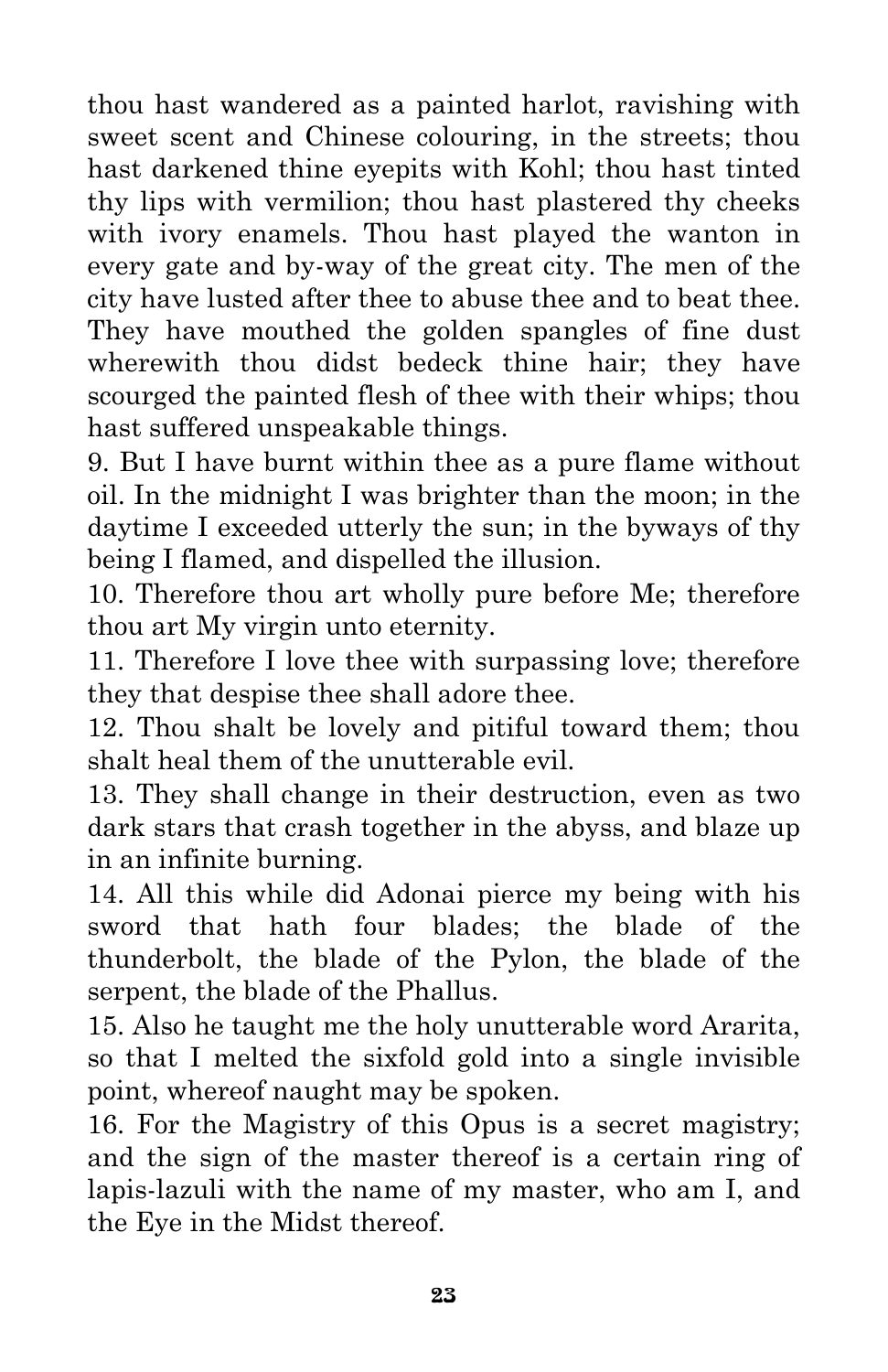17. Also He spake and said: This is a secret sign, and thou shall not disclose it unto the profane, nor unto the neophyte, nor unto the zelator, nor unto the practicus, nor unto the philosophus, nor unto the lesser adept, nor unto the greater adept.

18. But unto the exempt adept thou shalt disclose thyself if thou have need of him for the lesser operations of thine art.

19. Accept the worship of the foolish people, whom thou hatest. The Fire is not defiled by the altars of the Ghebers, nor is the Moon contaminated by the incense of them that adore the Queen of Night.

20. Thou shalt dwell among the people as a precious diamond among cloudy diamonds, and crystals, and pieces of glass. Only the eye of the just merchant shall behold thee, and plunging in his hand shall single thee out and glorify thee before men.

21. But thou shalt heed none of this. Thou shalt be ever the heart, and I the serpent will coil close about thee. My coil shall never relax throughout the aeons. Neither change nor sorrow nor unsubstantiality shall have thee; for thou art passed beyond all these.

22. Even as the diamond shall glow red for the rose, and green for the rose leaf; so shalt thou abide apart from the Impressions.

23. I am thou, and the Pillar is 'stablished in the void.

24. Also thou art beyond the stabilities of Being and of Consciousness and of Bliss; for I am thou, and the Pillar is 'stablished in the void.

25. Also thou shalt discourse of these things unto the man that writeth them, and he shall partake of them as a sacrament; for I who am thou am he, and the Pillar is 'stablished in the void.

26. From the Crown to the Abyss, so goeth it single and erect. Also the limitless sphere shall glow with the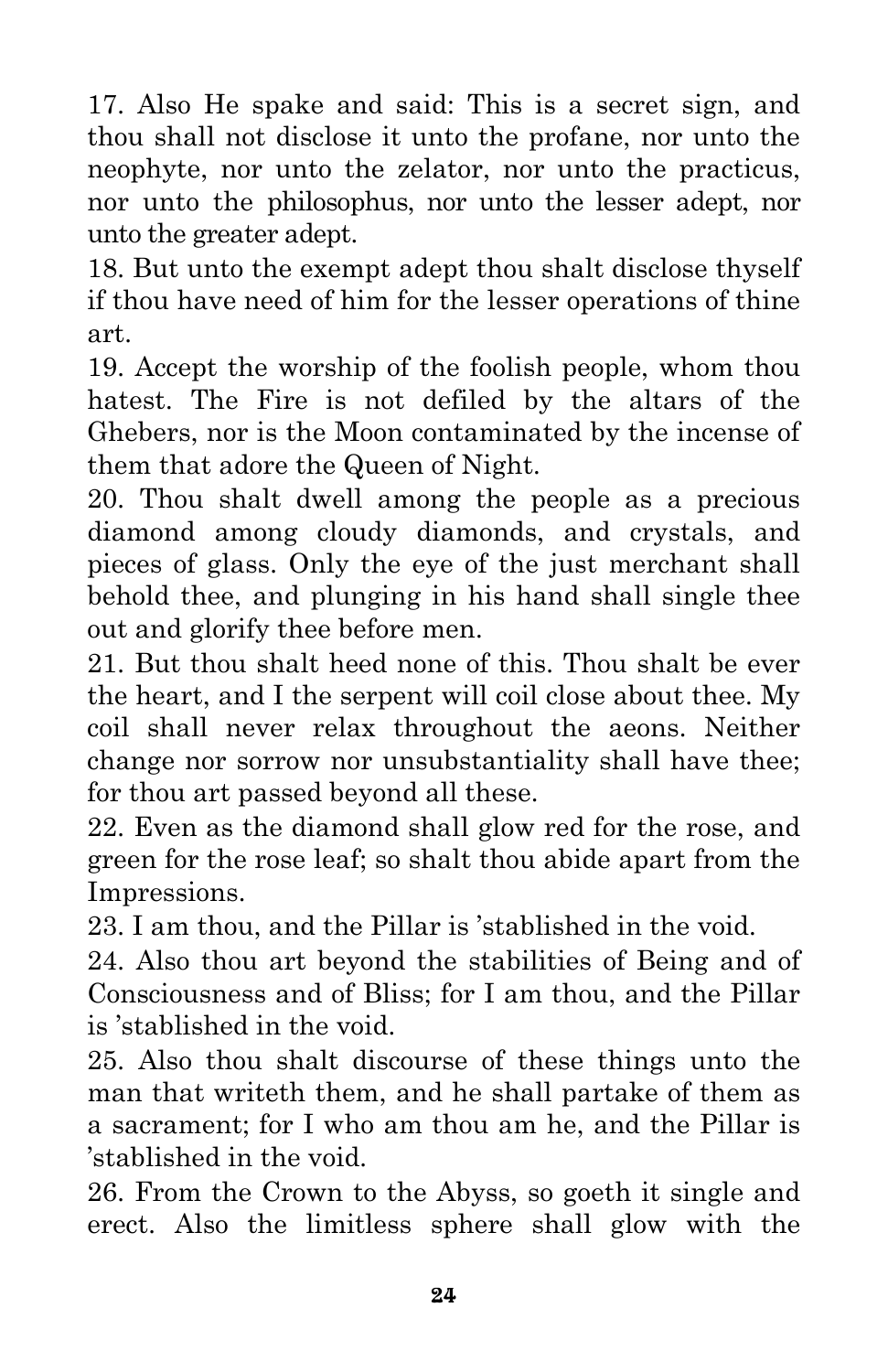brilliance thereof.

27. Thou shalt rejoice in the pools of adorable water; thou shalt bedeck thy damsels with pearls of fecundity; thou shalt light flame like licking tongues of liquor of the Gods between the pools.

28. Also thou shalt convert the all-sweeping air into the winds of pale water, thou shalt transmute the earth into a blue abyss of wine.

29. Ruddy are the gleams of ruby and gold that sparkle therein; one drop shall intoxicate the Lord of the Gods my servant.

30. Also Adonai spake unto V.V.V.V.V. saying: O my little one, my tender one, my little amorous one, my gazelle, my beautiful, my boy, let us fill up the pillar of the Infinite with an infinite kiss!

31. So that the stable was shaken and the unstable became still.

32. They that beheld it cried with a formidable affright: The end of things is come upon us.

33. And it was even so.

34. Also I was in the spirit vision and beheld a parricidal pomp of atheists, coupled by two and by two in the supernal ecstasy of the stars. They did laugh and rejoice exceedingly, being clad in purple robes and drunken with purple wine, and their whole soul was one purple flowerflame of holiness.

35. They beheld not God; they beheld not the Image of God; therefore were they arisen to the Palace of the Splendour Ineffable. A sharp sword smote out before them, and the worm Hope writhed in its death-agony under their feet.

36. Even as their rapture shore asunder the visible Hope, so also the Fear Invisible fled away and was no more.

37. O ye that are beyond Aormuzdi and Ahrimanes! blessed are ye unto the ages.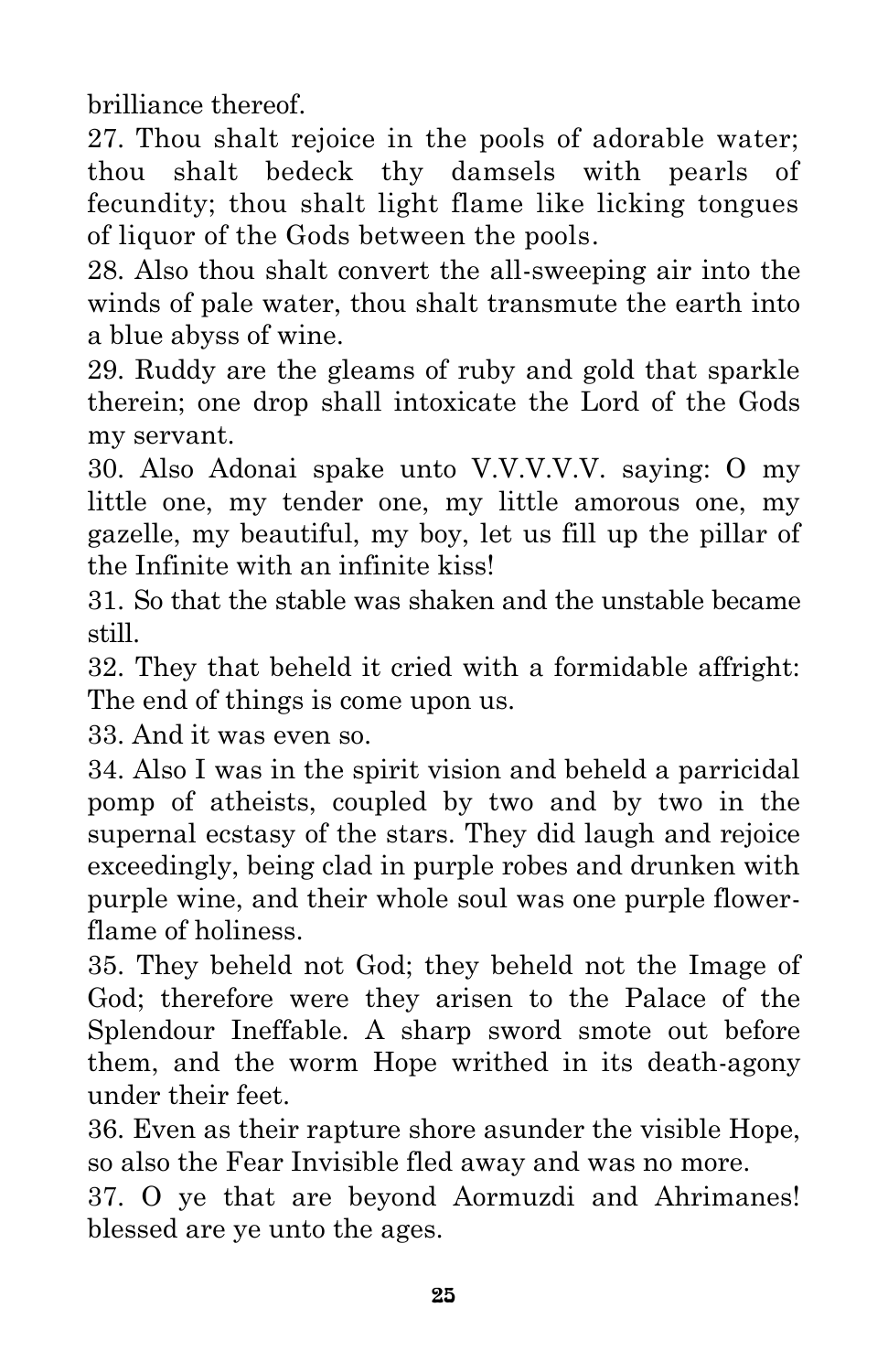38. They shaped Doubt as a sickle, and reaped the flowers of Faith for their garlands.

39. They shaped Ecstasy as a spear, and pierced the ancient dragon that sat upon the stagnant water.

40. Then the fresh springs were unloosed, that the folk athirst might be at ease.

41. And again I was caught up into the presence of my Lord Adonai, and the Knowledge and Conversation of the Holy One, the Angel that Guardeth me.

42. O Holy Exalted One, O Self beyond self. O Self-Luminous Image of the Unimaginable Naught, O my darling, my beautiful, come Thou forth and follow me.

43. Adonai, divine Adonai, let Adonai initiate refulgent dalliance! Thus I concealed the name of Her name that inspireth my rapture, the scent of whose body bewildereth the soul, the light of whose soul abaseth this body unto the beasts.

44. I have sucked out the blood with my lips; I have drained Her beauty of its sustenance; I have abased Her before me, I have mastered Her, I have possessed Her, and Her life is within me. In Her blood I inscribe the secret riddles of the Sphinx of the Gods, that none shall understand —save only the pure and voluptuous, the chaste and obscene, the androgyne and the gynander that have passed beyond the bars of the prison that the old Slime of Khem set up in the Gates of Amennti.

45. O my adorable, my delicious one, all night will I pour out the libation on Thine altars; all night will I burn the sacrifice of blood; all night will I swing the thurible of my delight before Thee, and the fervour of the orisons shall intoxicate Thy nostrils.

46. O Thou who camest from the land of the Elephant, girt about with the tiger's pell, and garlanded with the lotus of the spirit, do Thou inebriate my life with Thy madness, that She leap at my passing.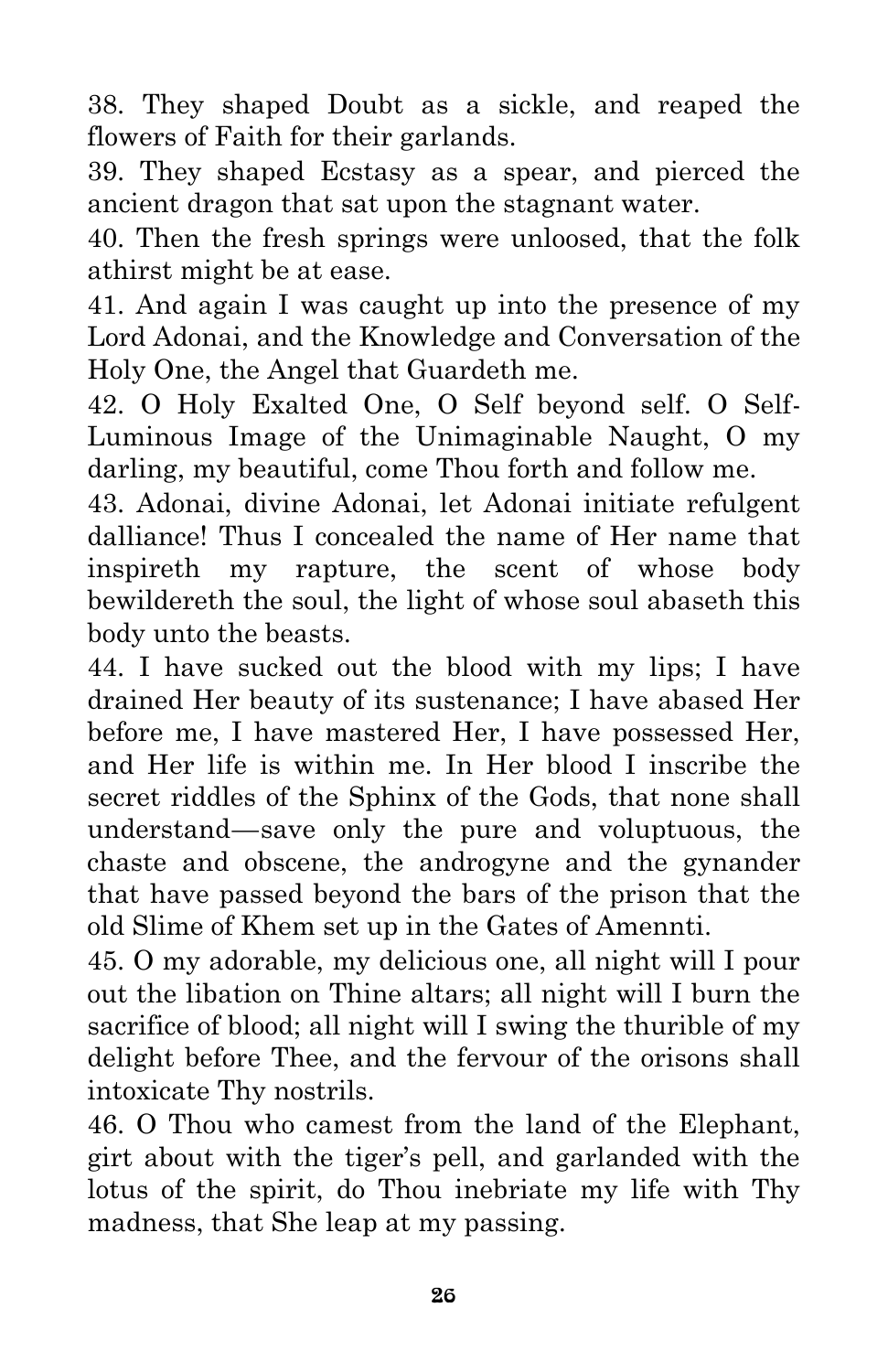47. Bid Thy maidens who follow Thee bestrew us a bed of flowers immortal, that we may take our pleasure thereupon. Bid Thy satyrs heap thorns among the flowers, that we may take our pain thereupon. Let the pleasure and pain be mingled in one supreme offering unto the Lord Adonai!

48. Also I heard the voice of Adonai the Lord the desirable one concerning that which is beyond.

49. Let not the dwellers in Thebai and the temples thereof prate ever of the Pillars of Hercules and the Ocean of the West. Is not the Nile a beautiful water?

50. Let not the priest of Isis uncover the nakedness of Nuit, for every step is a death and a birth. The priest of Isis lifted the veil of Isis, and was slain by the kisses of her mouth. Then was he the priest of Nuit, and drank of the milk of the stars.

51. Let not the failure and the pain turn aside the worshippers. The foundations of the pyramid were hewn in the living rock ere sunset; did the king weep at dawn that the crown of the pyramid was yet unquarried in the distant land?

52. There was also an humming-bird that spake unto the horned cerastes, and prayed him for poison. And the great snake of Khem the Holy One, the royal Uraeus serpent, answered him and said:

53. I sailed over the sky of Nu in the car called Millionsof-Years, and I saw not any creature upon Seb that was equal to me. The venom of my fang is the inheritance of my father, and of my father's father; and how shall I give it unto thee? Live thou and thy children as I and my fathers have lived, even unto an hundred millions of generations, and it may be that the mercy of the Mighty Ones may bestow upon thy children a drop of the poison of eld.

54. Then the humming-bird was afflicted in his spirit, and he flew unto the flowers, and it was as if naught had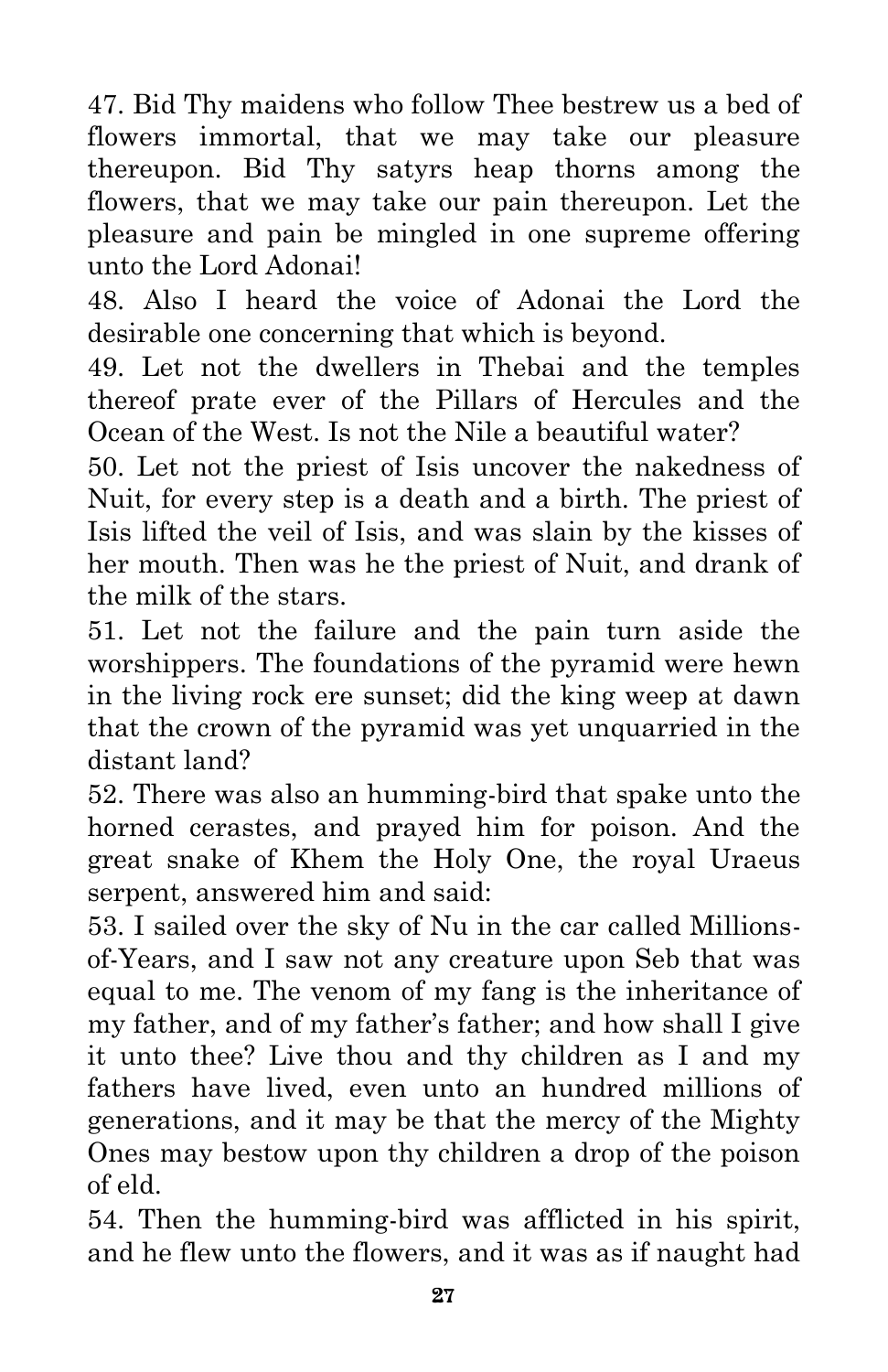been spoken between them. Yet in a little while a serpent struck him that he died.

55. But an Ibis that meditated upon the bank of Nile the beautiful god listened and heard. And he laid aside his Ibis ways, and became as a serpent, saying, Peradventure in an hundred millions of millions of generations of my children, they shall attain to a drop of the poison of the fang of the Exalted One.

56. And behold! ere the moon waxed thrice he became an Uraeus serpent, and the poison of the fang was established in him and his seed even for ever and for ever.

57. O thou Serpent Apep, my Lord Adonai, it is a speck of minutest time, this traveling through eternity, and in Thy sight the landmarks are of fair white marble untouched by the tool of the graver. Therefore Thou art mine, even now and for ever and for everlasting. Amen.

58. Moreover, I heard the voice of Adonai: Seal up the book of the Heart and the Serpent; in the number five and sixty seal thou the holy book. As fine gold that is beaten into a diadem for the fair queen of Pharaoh, as great stones that are cemented together into the Pyramid of the ceremony of the Death of Asar, so do thou bind together the words and the deeds, so that in all is one Thought of Me thy delight Adonai.

59. And I answered and said: It is done even according unto Thy word. And it was done. And they that read the book and debated thereon passed into the desolate land of Barren Words. And they that sealed up the book into their blood were the chosen of Adonai, and the Thought of Adonai was a Word and a Deed; and they abode in the Land that the far-off travelers call Naught.

60. O land beyond honey and spice and all perfection! I will dwell therein with my Lord for ever.

61. And the Lord Adonai delighteth in me, and I bear the Cup of His gladness unto the weary ones of the old grey land.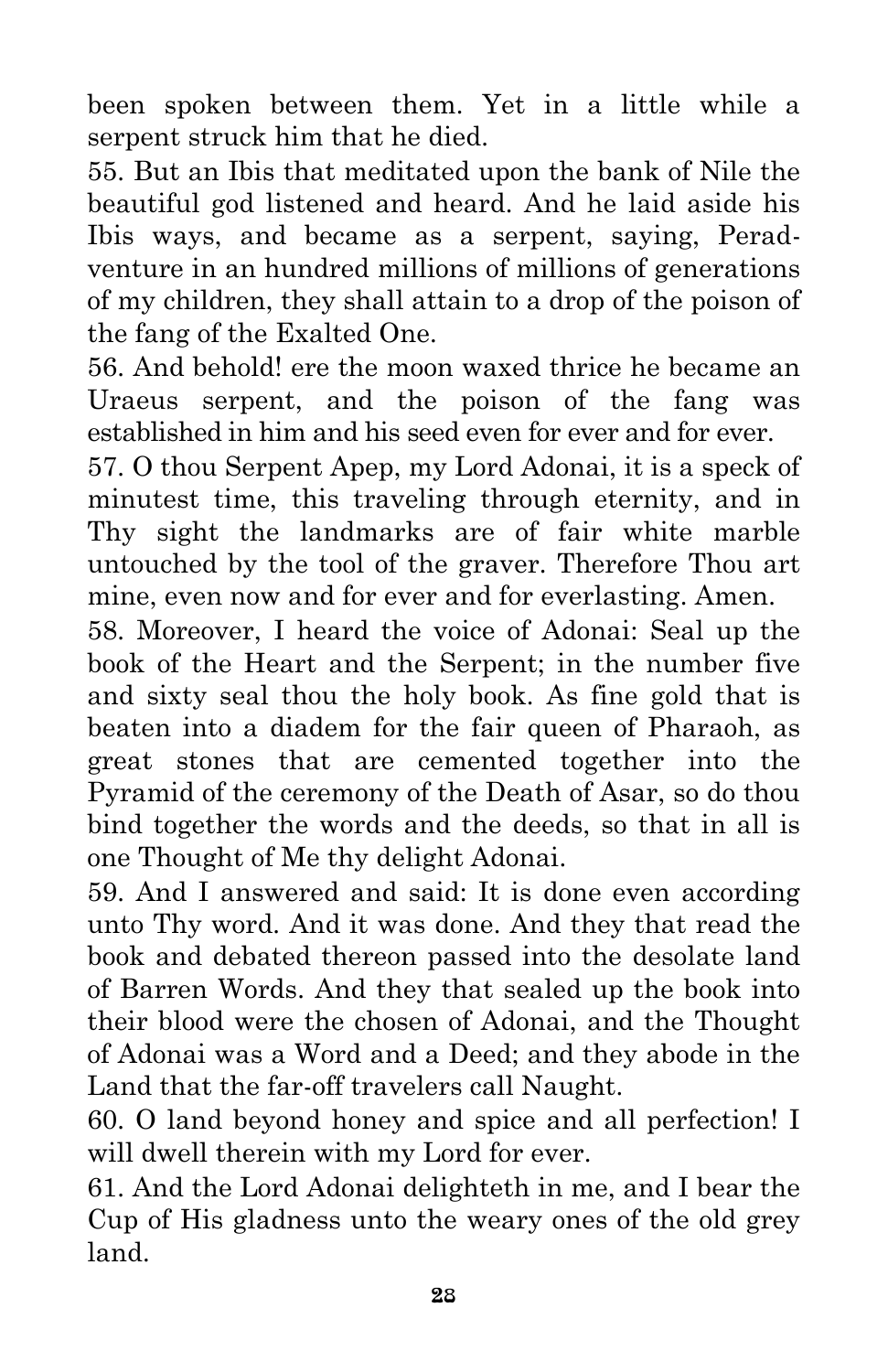62. They that drink thereof are smitten of disease; the abomination hath hold upon them, and their torment is like the thick black smoke of the evil abode.

63. But the chosen ones drank thereof, and became even as my Lord, my beautiful, my desirable one. There is no wine like unto this wine.

64. They are gathered together into a glowing heart, as Ra that gathereth his clouds about Him at eventide into a molten sea of Joy; and the snake that is the crown of Ra bindeth them about with the golden girdle of the death-kisses.

65. So also is the end of the book, and the Lord Adonai is about it on all sides like a Thunderbolt, and a Pylon, and a Snake, and a Phallus, and in the midst thereof he is like the Woman that jetteth out the milk of the stars from her paps; yea, the milk of the stars from her paps.  $\odot$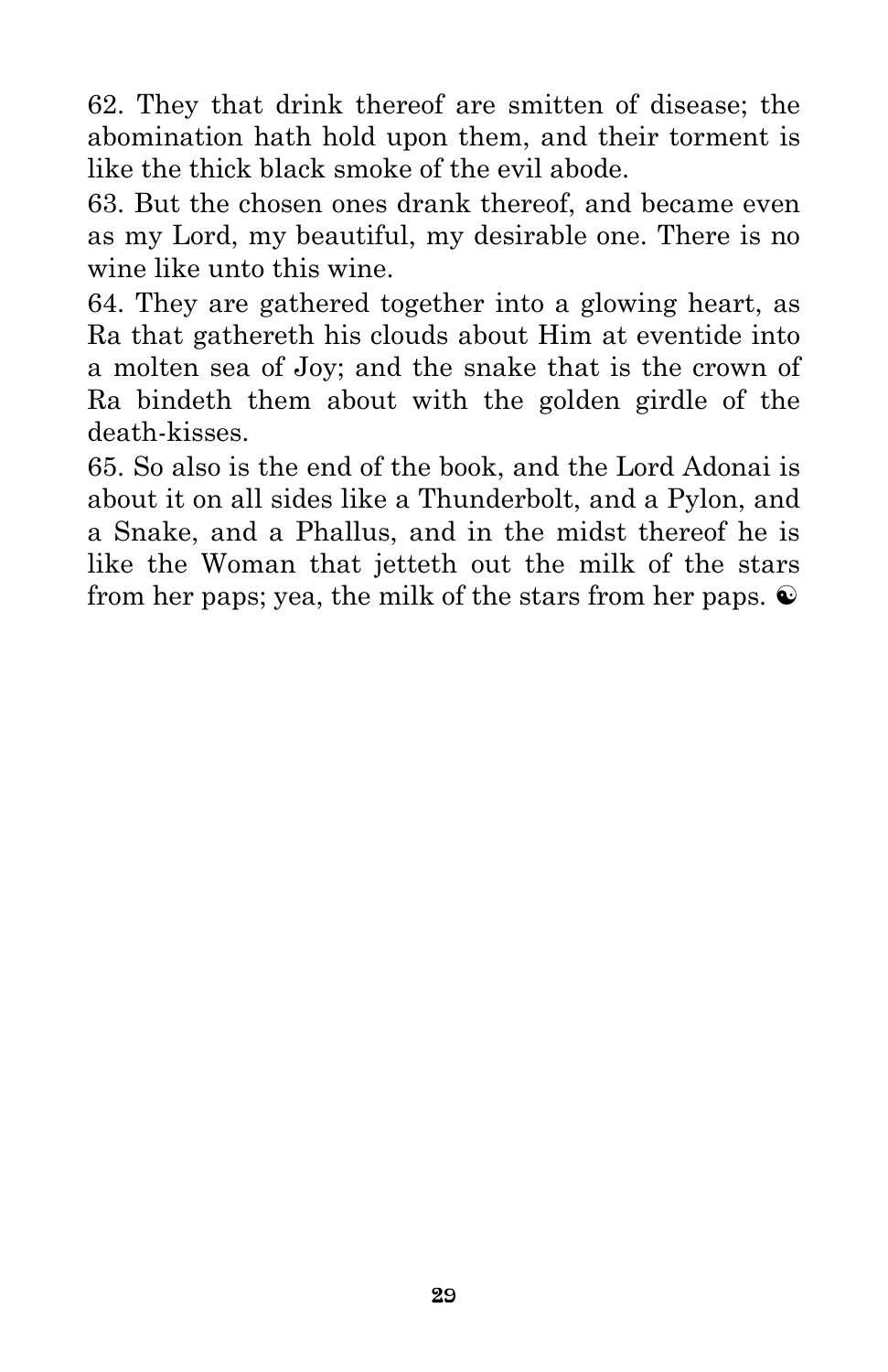

A document received through direct voice transmission from a "praeter-human entity" by Aleister Crowley in 1904 proclaiming the Law of the New Aeon and revealing the deepest secrets of Thelemic Magick.

### order securely online at **Luminist.org/bookstore**